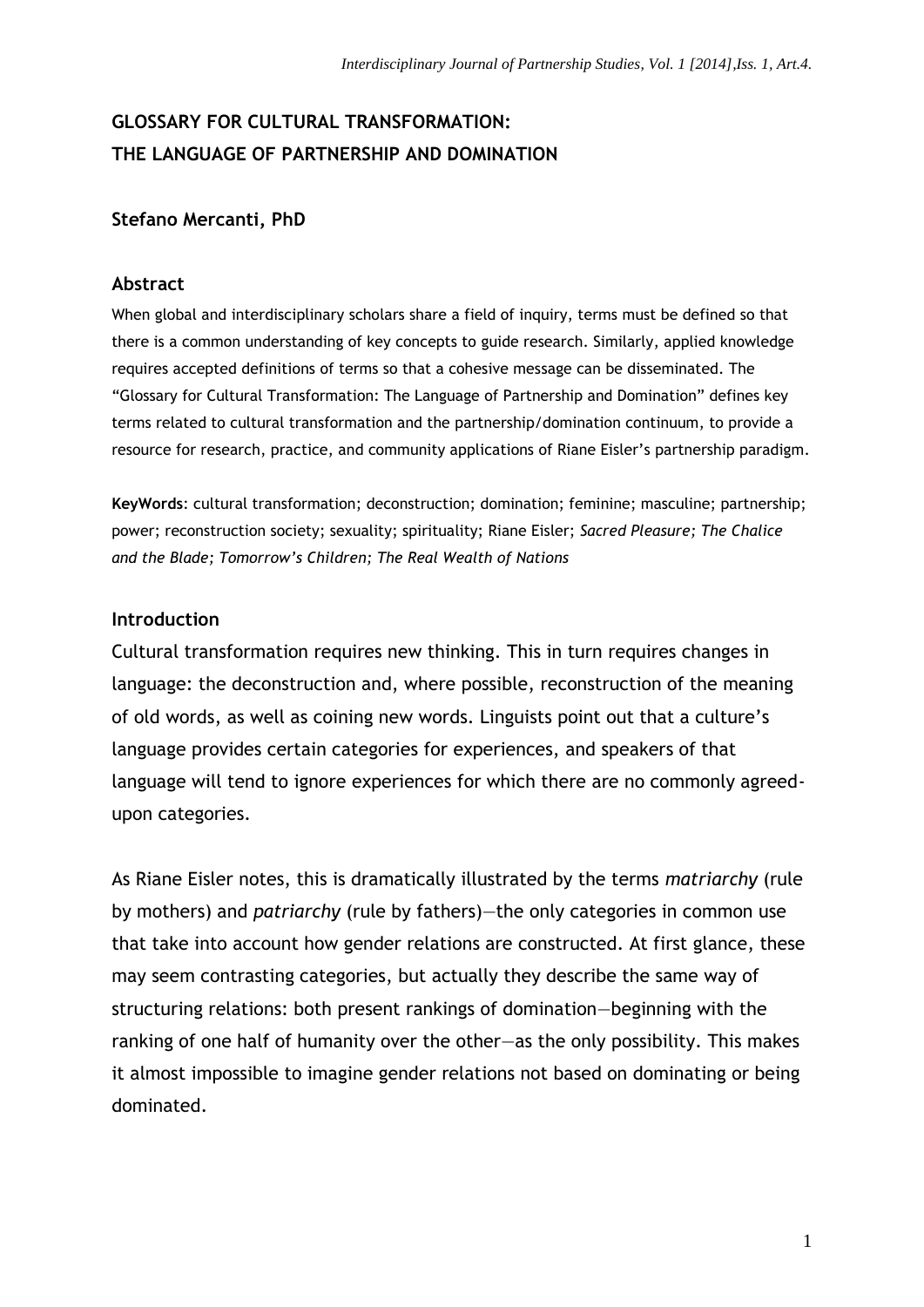Because there was no term for a relationship where women and men are equals, in *The Chalice and the Blade: Our History, Our Future,* Eisler coined the neologism *gylany.* It derives from the Greek *gyne* (woman) and *andros* (man), linked by the letter *l* for the Greek verb *lyo* (to set free) and *lyen* (to resolve). The letter *l* also indicates that the female and male halves of humanity are linked rather than ranked.

Of course, much more than changes in language are needed to change old ways of perceiving and structuring "reality." For transformative change, we have to address the underlying dynamics of social systems, starting with the interconnections between the formative gender and parent-child relations and relations in the larger society.

Nonetheless, words are important vehicles for cultural transformation. This is why, as a member of the Partnership Studies Group (PSG) at Udine University in Italy, I developed a glossary of terms. The first partnership glossary I developed was for the new Italian edition of Eisler's book *The Chalice and the Blade: Our History, Our Future,* published by the Udine University Press, Forum Editrice (edited by Professor Antonella Riem, founder of the PSG at the University of Udine).

Later, I expanded the glossary to include the terminology Eisler introduced in *Sacred Pleasure: Sex, Myth, and the Politics of the Body,* adding terms describing the different construction of both sexuality and spirituality depending on the degree of orientation to the partnership or domination system.

The most recent version presented here is primarily based on Eisler's work. It also incorporates terms introduced in her *Tomorrow's Children: A Blueprint for Partnership Education in the 21 st Century* and *The Real Wealth of Nations*, as well as contributions by other scholars such as Rob Koegel, David Loye, Humberto Maturana, Nel Noddings and Mary Elizabeth Perry. This glossary has been edited for the inaugural issue of the *Interdisciplinary Journal of Partnership Studies* as a further step toward disseminating the language of partnership.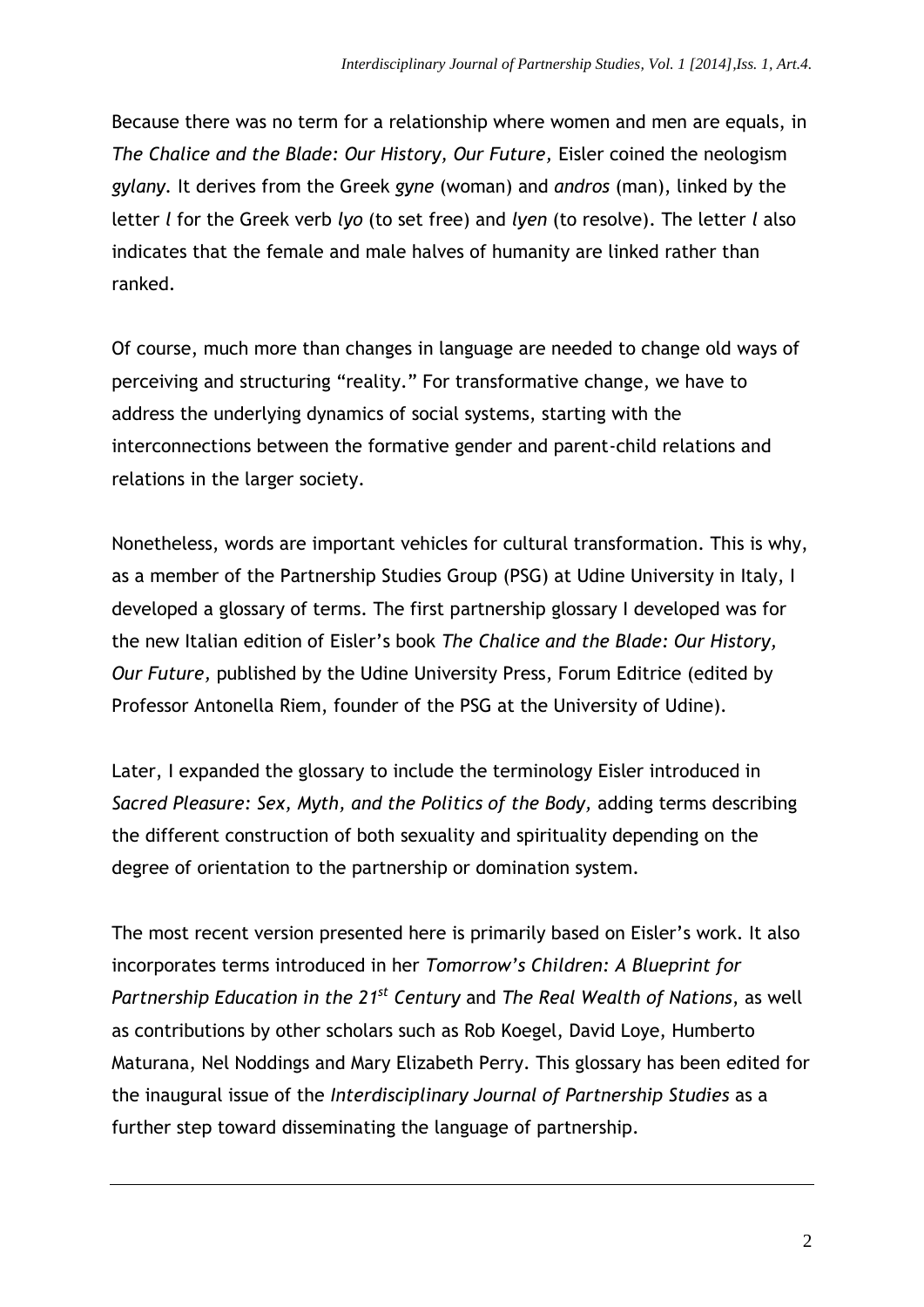**Actualization power**: The power to nurture, support, create, and accomplish things together (*power with* and *power to*) appropriate for the partnership model, as opposed to the power to dominate, inflict pain, and destroy (*power over*) equated with power in the domination model.

**Androcentric**: The practice of placing the male half of humanity over the female half or of subsuming it, as in "man" and "mankind" where females are invisible. This practice reinforces equating women/"feminine" with inferiority and men/"masculine" with superiority. By positing male experience and perceptions as the norm, the female is marginalized and trivialized.

**Androcracy**: From the Greek root words *andros* (man) and *kratos* (ruled), a more precise term than patriarchy to describe a social system ruled by men.

**Attractor**: Eisler's cultural transformation theory looks at history as the tension between two ways of structuring relations, institutions, and beliefs: the partnership model and the domination model. These two models are two basic attractors, to use the language of nonlinear dynamics, and are in tension with each other. During periods of extreme system disequilibrium and system bifurcation, there is an opportunity for transformative social and ideological change. But there is also the possibility for the domination system to reconstitute itself in new institutional and ideological forms. Only if there are enough nodules of transformative change to form a new "attractor" while the system is in flux will it reconstitute itself in a new basic configuration.

**BCE**: In order to promote partnership values, "BCE" or "Before the Common Era" is used instead of "BC" or "Before Christ" to respect all the world's spiritual and religious beliefs. The same is true for "CE" or "Common Era," instead of "AD."

**Biology of love**: "A biology of cooperation and linguistic coordination of action" as defined by the biologists Humberto Maturana and Francisco Varela, who relate the emergence of language as a human tool to facilitate sharing and cooperation to sex. They noted that the human female's year-round sexuality promoted more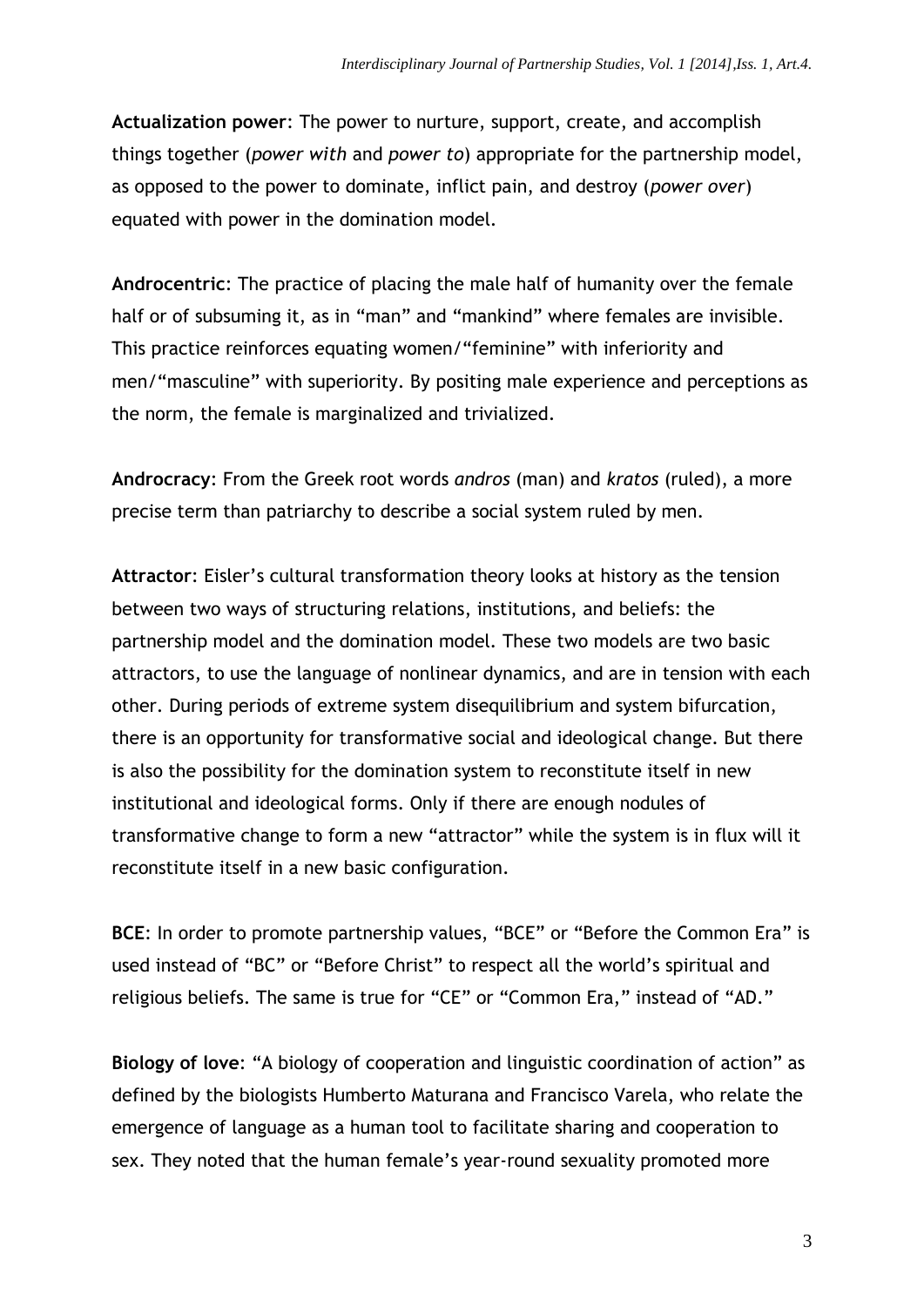sustained and cooperative contacts between females and males, and thus more need and opportunity to communicate, thus encouraging males to take a more active caretaking role. According to their research, the evolutionary history of humanity as a history of social life is not centered on competition and aggressive strife but on love, consensuality, and cooperation.

**Body**: Cultural constructions of lived physicalness; body images and ideologies affecting the ways human beings relate to each other, physically and psychologically, painfully or pleasurably. The reconceptualization of the female body from a symbol of sexual and spiritual power to an object under the control of men justified men's domination and exploitation of women's bodies and Mother Earth, thus shaping an image of woman that profoundly affected the social construction of both female and male sexuality as well as our relation to our natural environment.

**Caring**: One of the most basic of human drives. It refers to both emotion and action, not only as a spiritual expression of interconnectedness but also as a capacity rooted in evolution, and hence human biology. It highlights that what human beings do in this lifetime is meaningful as it advances the evolution of humanity as a species and fulfils their responsibilities to the planet.

**Centers of care**: A term used by Nel Noddings to delineate how a person extends one's capacity for care, which can be focused, for example, on self, intimate others, associates, acquaintances, distant others, animals, plants, the physical environment, objects, instruments, and ideas.

**Competencies of caring**: According to Nel Noddings, teachers need to support students to bring varied interests and topics together in ways that have meaning for them, especially by making connections between school studies and great existential questions.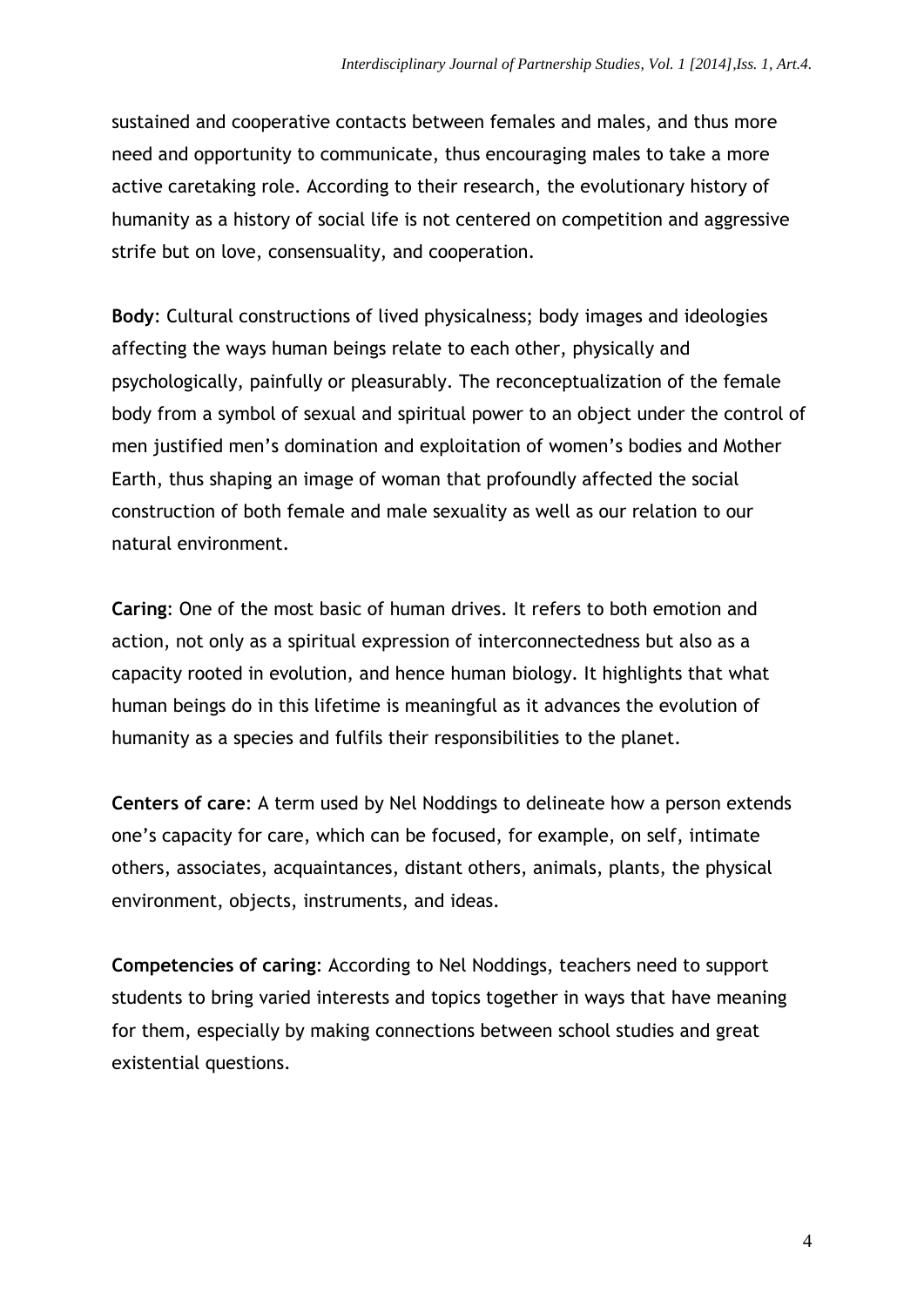**Components of partnership education**: *Content* (what we teach), *structure* (where we teach), and *process* (how we teach), as detailed in Eisler's book *Tomorrow's Children: A Blueprint for Partnership Education in the 21st Century*.

**Conditioning**: Associations that become habitual, in which one stimulus becomes equated with another, such as linking sex with violence to see sexual violence against women as arousing and exciting and thus acceptable and desirable. Along the same lines as the "conditioned reflex," first experimentally documented by Pavlov, the sexual arousal of men by a woman's body (the primary stimulus) is in domination cultures regularly associated with domination, cruelty, and violence (the secondary stimulus).

**Conflict**: In the domination model, conflict is oppositional dualism based on dominator power and other forms of inequality and oppression through which human beings and social systems are divided into "us" and "others", "winners" and "losers", instead of "both/and" resolution and co-existence. This is further supported by violent metaphors of combat and warfare as opposed to those supporting cooperation and connection. In the partnership model, the question of conflict is oriented toward finding new ways of making it productive rather than destructive.

**Connection**: Our human need for connection in the bodily sense—as physical union with the loved one—and our yearning for oneness with the divine, through the great joy of living life and experiencing higher consciousness through loving and being loved.

**Co-option**: The appropriation and distortion of partnership social trends to maintain or reimpose dominator-dominated relations. As historian Mary Elizabeth Perry points out, in societies that orient primarily to a domination model, partnership elements are co-opted, exploited, and at the same time distorted and suppressed, with caring and nonviolent behaviors relegated to "inferior" groups such as women and "effeminate" men. Co-option has been a constant throughout history. For example, many of the intellectual breakthroughs of the Enlightenment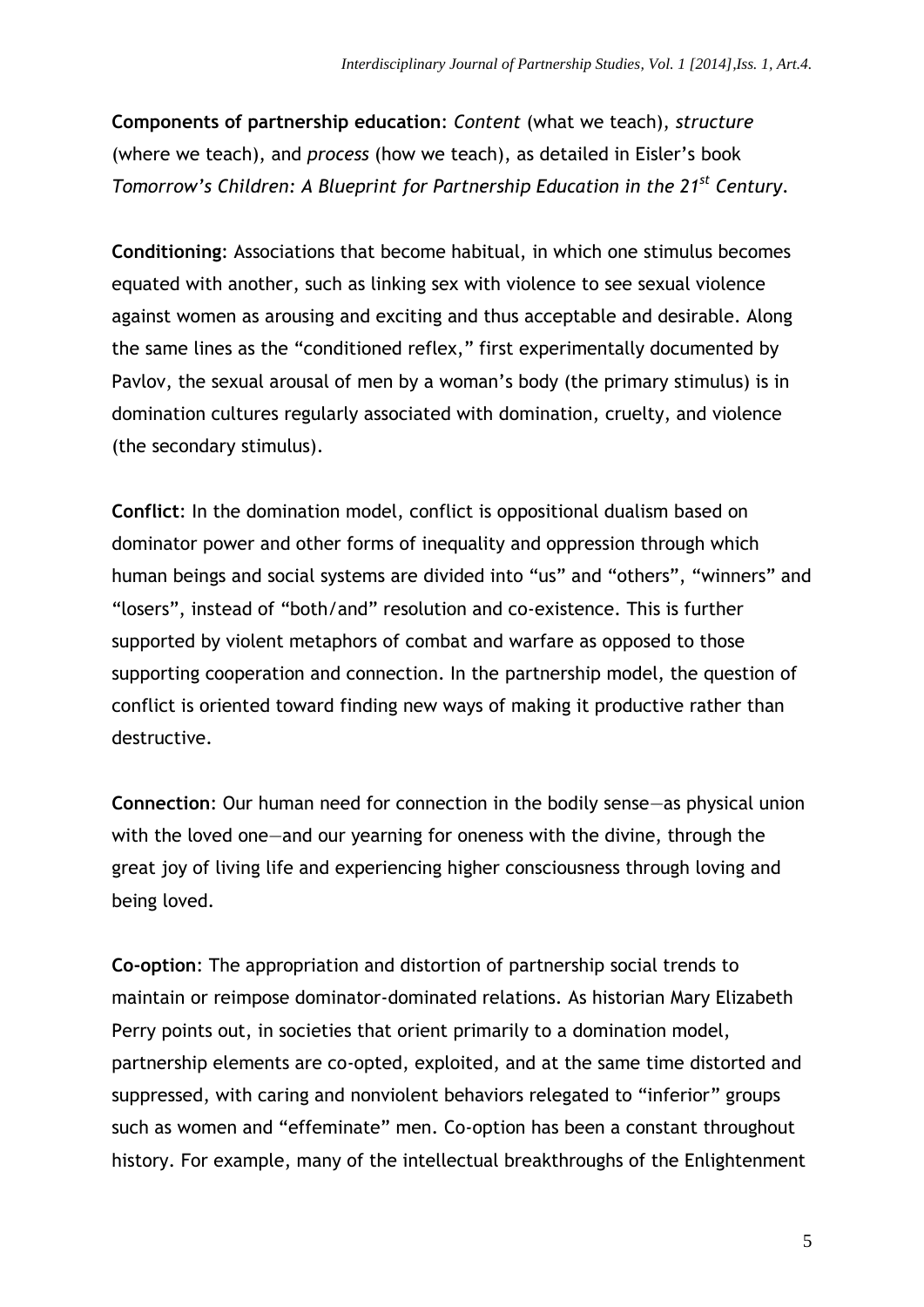were co-opted into the construction of a science that also served to make oppression and destruction more efficient. Similarly, the co-option of woman's once venerated sexual and mothering powers to two mortal subordinate women, the Virgin Mary, who gives birth to a holy child through asexual insemination, and the temptress Eve, blamed for leading man to ruin.

**Co-production**: A term used by Edgar Cahn indicating a method for changing unilateral charity into reciprocity, or as he puts it, turning decency, caring, and altruism into a catalyst for self-validating contributions by help recipients. As an economic strategy being implemented in several U.S. states as well as in Sweden, Japan, and Canada, Cahn's invention of "time dollars" is a community currency that serves as an effective tool of co-production. People can earn time dollars by using their skills and resources to help others, and can then use their earned time dollars to get help for themselves or their families.

**Counterfeit culture**: A culture in which institutionalized worth and good are based on a deep-seated culture of domination and therefore do not provide fundamental care, nourishment, and support.

**Creativity**: Inventiveness capable of expanding people's life choices and enhancing the quality of life, in line with the creative, rather than destructive, cycles of nature, with which all human beings are endowed. Therefore creativity can be either developed or hindered in all realms of our daily existence. Also termed "social creativity" when it addresses the creation of social institutions, belief systems, and myths.

**Cultivation of conation**: Development of the will to act. Effective education requires not only the cultivation of the human capacity to think and feel but also the capacity to act.

**Cultural transformation theory**: According to Eisler, history is the result of the interaction between two evolutionary movements. The first is the tendency of social systems to develop from primitive to complex organizational forms through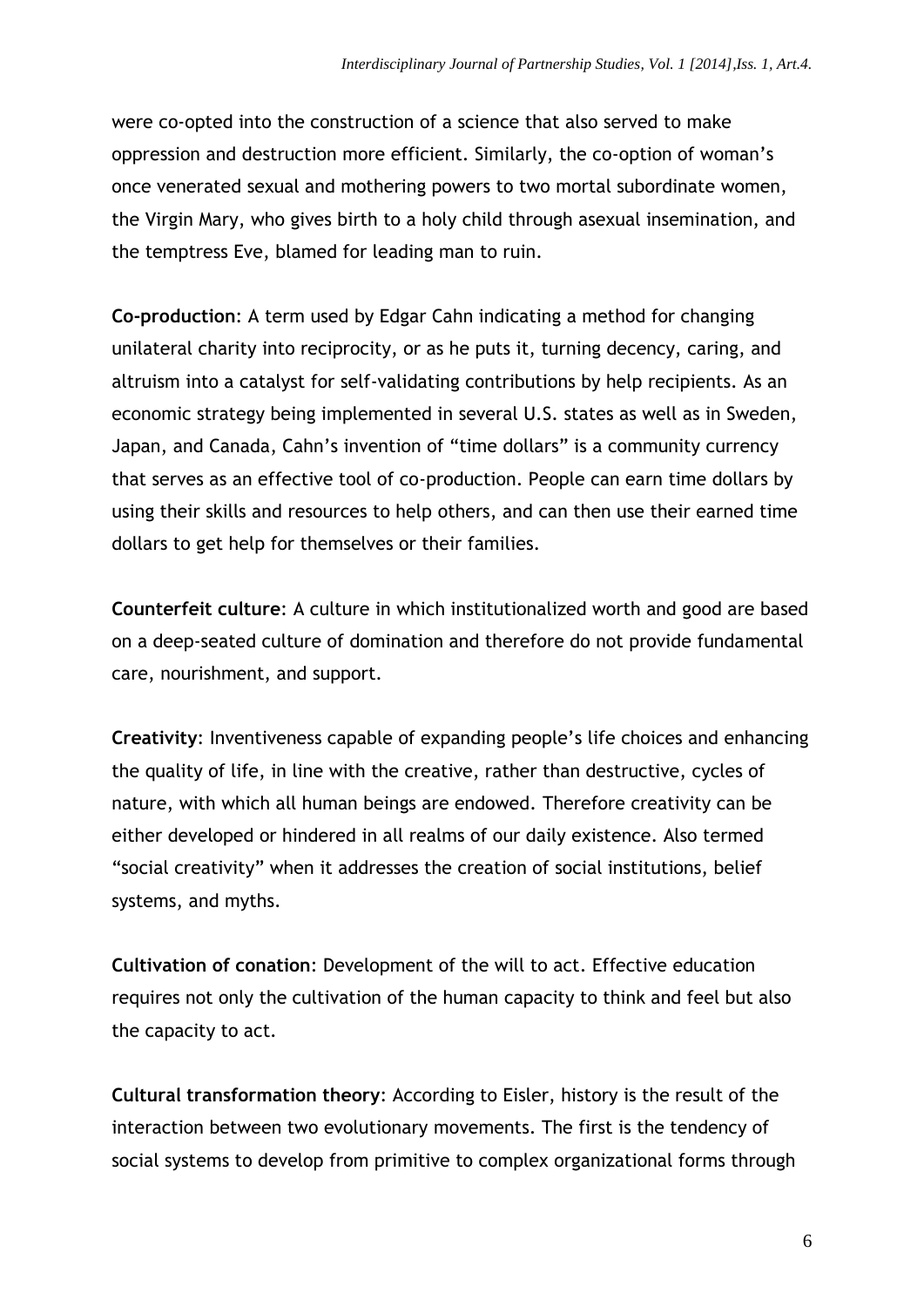technological phase changes; the second is the movement of cultural shifts between two basic models for social and ideological organization: androcracy (domination) and gylany (partnership). Specifically, she suggests that human, and before that, hominid, social organization did not follow one single linear path but rather a variety of paths, some orienting primarily to a domination model and others orienting more to a partnership model. She further proposes that the direction in the more fertile mainstream of cultural evolution was in a partnership direction; that during a period of great dislocation in prehistory there was a shift in a domination direction; and that over the last centuries there has been strong movement again toward partnership, albeit against fierce domination resistance, with the outcome still uncertain.

**Discrimination**: Domination policies, ideas, and practices that are built into the ways institutions operate, and that have the effect of disadvantaging, excluding, and otherwise disempowering women and other "out-groups" such as minorities.

**Domestication of women**: The use of women to serve men and breed for them like domestic animals in order to be converted into male property. This also implies the dehumanization of men who base personal and sexual relations not on mutuality of benefits and caring but on one-sided exploitation and oppression.

**Domination/dominator archetypes**: Embodied symbols of traits and behaviors that are replicated across cultures in order to establish and maintain inequality and traditions of domination and violence. Common dominator archetypes are the warrior and the king, and well-known figures such as Don Juan or Casanova, equating masculinity with conquest. Dominator archetypes are also perpetuated by myths such as Freud's story of the Oedipus complex, in which angry sons want to possess women monopolized by the father, and Jungian archetypes that idealize "heroic" male violence and define women as either man's inspiration or man's perdition, denying them identity as human beings in their own right.

**Domination/dominator family**: A family in which bonds between husband and wife and between parents and children are based on control and unquestioned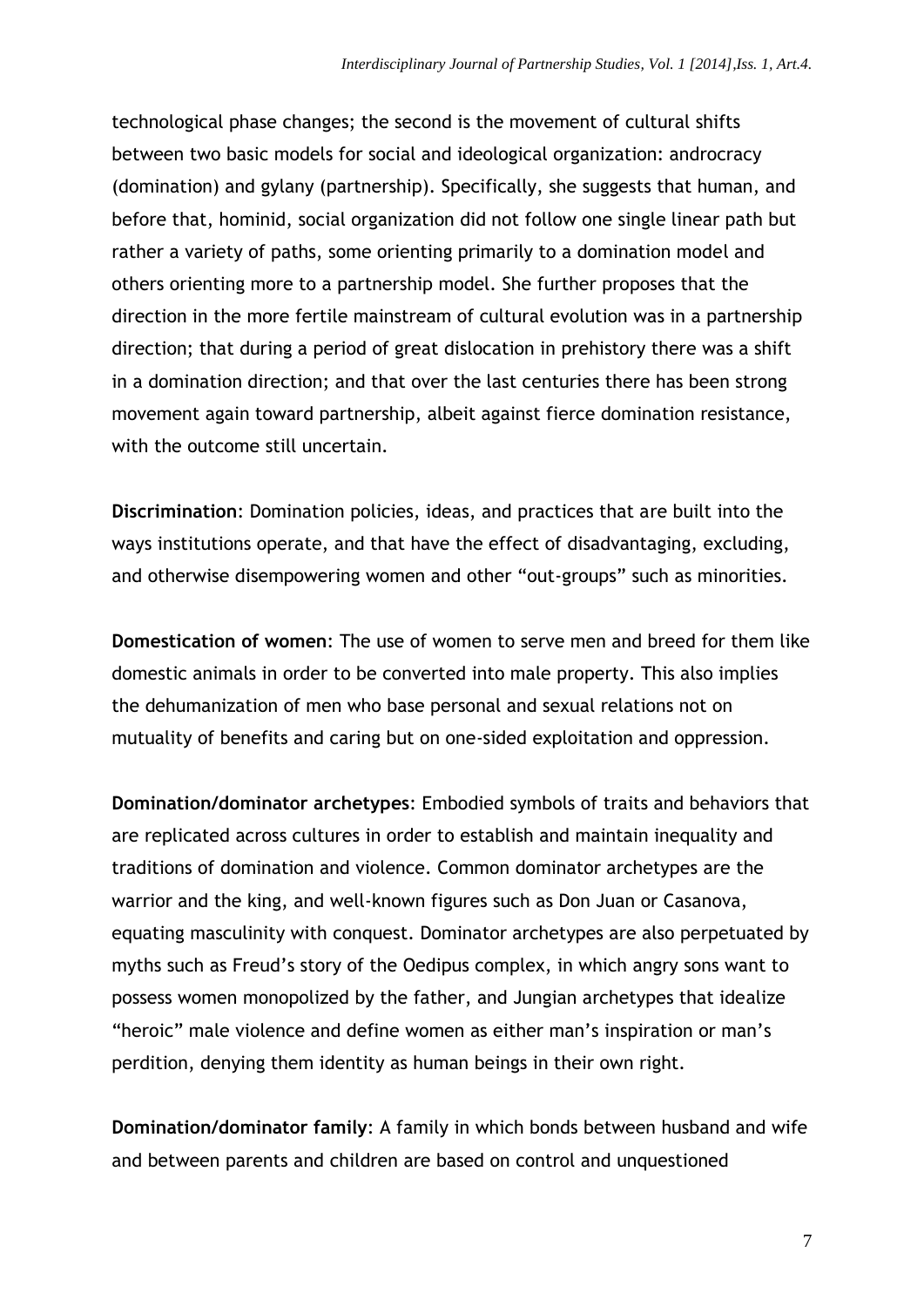authority. As family historian Carl Degler notes, at the end of the  $18<sup>th</sup>$  Century the "modern" family began to emerge, gradually undermining the domination of women by men, stereotypical gender roles, abusive child rearing, and relationships based on domination in both the private and public spheres. The contemporary renegotiation of gender scripts consists of shifting from a family largely based on fear and control to a partnership family based on mutual trust and respect.

**Dominator heterosexuality**: The assumption that all women and men are innately attracted to each other emotionally and sexually and that heterosexuality is the universal norm (heteronormativity). This social institutionalization of "compulsory heterosexuality," as Adrienne Rich terms it, accompanies an institutionalized inequality of power between men and women. Even in domination-oriented cultures where homosexuality was accepted, such as that of the ancient Greeks, only pederasty (the sexual relationship between a man and a boy who basically took the subordinate role of the woman) was sanctioned; they severely condemned sexual relations between two adult men, since, in their minds, an adult man would have to play the inferior role reserved for women. In short, in this mindset, a sexual relationship between equals is impossible. This stems from the ideology characteristic of domination societies, which requires relations where one is inferior and the other superior.

**Dominator intelligence**: A term used by psychologist Rob Koegel to describe intelligence confined to the capacity to express structural relations of domination and subordination. It imposes and reinforces the logic of domination hierarchies by limiting people to passively obey, thus undermining the potential to respect human diversity and to sustain mutual relations.

**Domination/dominator model**: An operating social system characterized by an authoritarian and inequitable family, social, political, and economic structure of rigid hierarchies of domination with a high degree of fear, abuse, and violence; the ranking of one half of humanity over the other; and the devaluation of women and traits and activities stereotypically considered "feminine" such as caring,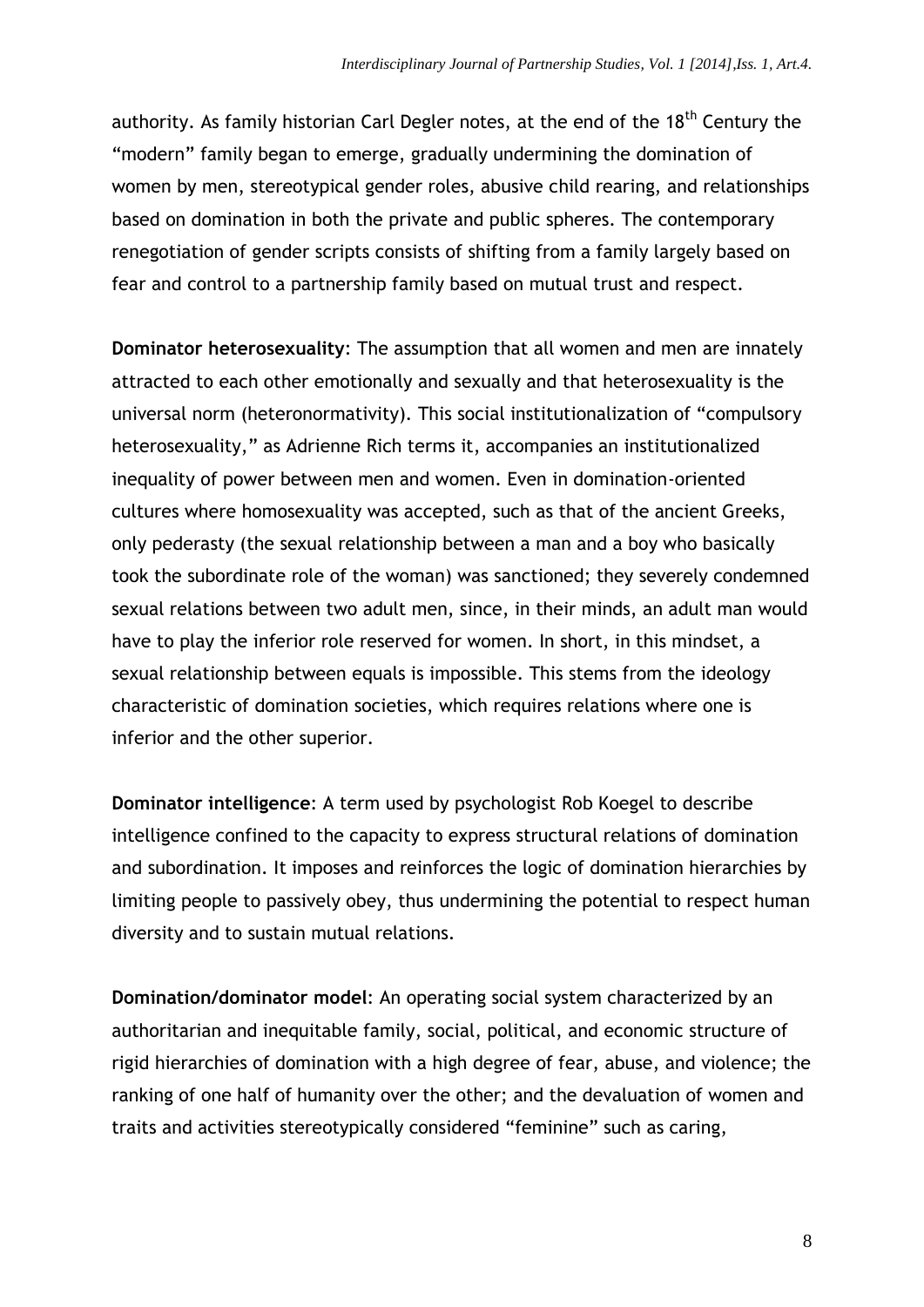nonviolence, and caregiving, as well as the equation of "real masculinity" with domination and violence.

**Domination/dominator morality**: Social rules containing a double standard for those who dominate and those who are dominated, as exemplified by laws, edicts, precepts, and stories designed to normalize one half of humanity's brutal control over the other—particularly man's power over women in social, sexual, and economic relations—and maintain, through the infliction or threat of bodily pain, dominator-dominated relationships and androcratic customs. This backing up of rigid male control over women and women's sexuality is evidenced, for example, in the laws of ancient Rome, Assyria, and Greece, and in biblical stories and other religious orthodoxies in which men can have multiple wives, concubines, and female slaves, whereas women may be lawfully killed if they are even suspected of sexual independence.

**Domination/dominator power**: The power to destroy and dominate, as symbolized by the Blade (the power to take life, power over/disempowering, coercive) in contrast to the power to sustain and enhance life represented by the Chalice (power to and power with/empowering, nurturing). To maintain domination and submission, dominator power ranks humanity by relying primarily on pain and violence instead of pleasure and love, thus suppressing and/or distorting caring and empathic relationships.

**Dominator sexuality**: A social construction of sexuality based on the control of women by men. Coercion is a major element in mate selection, sexual intercourse, and procreation, with the erotization of dominance and the repression and/or distortion of erotic pleasure through fear. Primary functions of sex are seen as male procreation and male sexual release.

**Dominator sexual iconography**: Images through which sexuality is associated with domination and violence. This imagery begins to appear after the shift to a domination system, which replaced the erotic and the pleasurable with a sexuality that became an instrument for men to subjugate and conquer others, as evidenced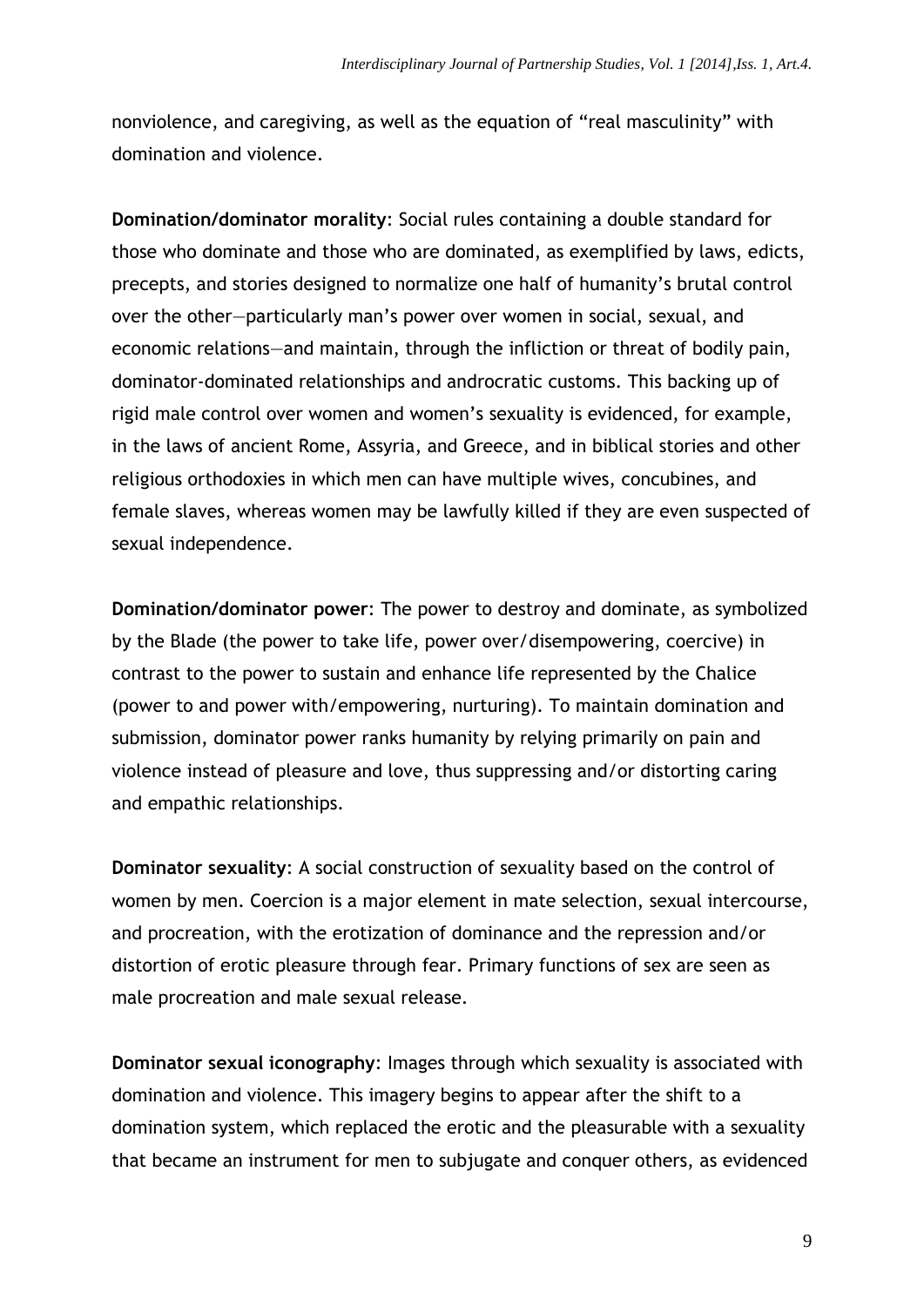for instance in the cult of the phallus and in the glorification of violence seen in the pottery of ancient Rome and Greece (also represented through phallic obelisks commemorating men's killings and conquests in war) or the Church's sanctification of pain in religious art.

**Dominator trance**: The legitimization of violence as the only real and cosmically grounded reality, a dominator way of thinking and living within a system in which the human need for caring connection is associated with either the infliction or suffering of pain. As psychohistorian Joe Berghold argues, what happens to the psyche of an abused child is similar to what happens in a hypnotic trance, where the substitution of another's view of reality for one's own becomes habitual. Hence, even pain, abuse, and injustice are repressed in one's unconscious mind and, as required to maintain a domination system, legitimized as the way things are supposed to be. This concept of social trance is also used by other scholars such as William Harman, who points out how acculturation works like hypnosis, "the cultural trance of conformity," which legitimizes unjust institutions, oppressive leadership, and distorted images and role models.

**Economics of caring/caring economics/***partnerism*: An economic system based on caring rather than domination. Valuing the work of caring goes along with honoring gender equality, civil rights, environmental responsibility, access to quality education, the right to health care, and supporting families to override the topdown "hard" and "masculine-valued" economic system currently in place. Partnership economics re-envisions economic theory and policy-making to recognize the enormous economic value of the work of caring in both the monetized and non-monetized sectors, and to include the full spectrum of economic sectors: the household economy, the unpaid community economy, the market economy, the illegal economy, the government economy, and the natural economy. In *The Real Wealth of Nations*, Eisler proposes that caring business policies and practices are actually more efficient and lays the groundwork for innovative economic measures (Social Wealth Economic Indicators) that show the value of caregiving activities and support new social structures based on a more humanistic economic model.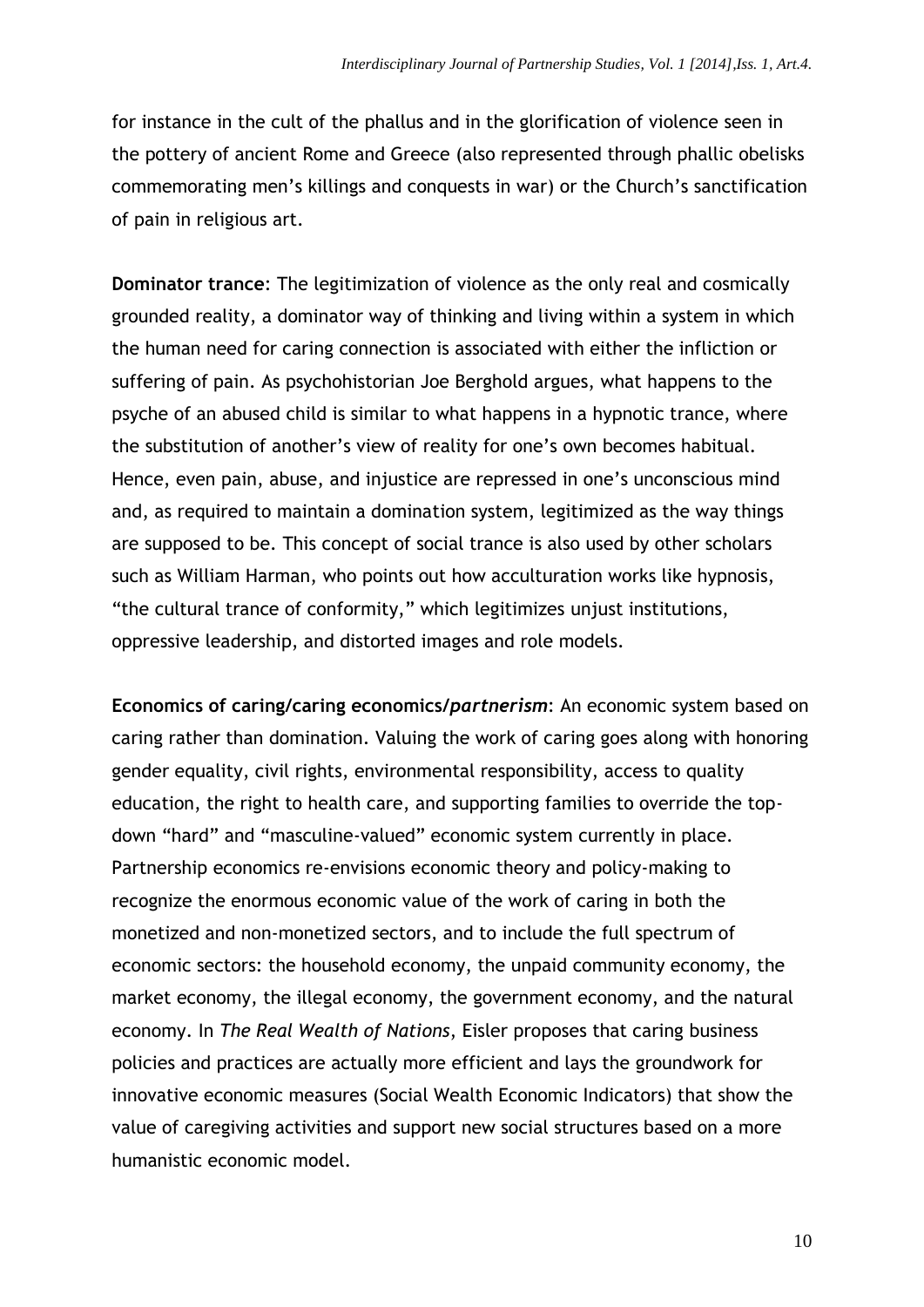**Economics of Domination**: Laws, ideas, and practices designed to maintain dominator-dominated relationships. It promotes inequality, including inequality between men and women, and in rigid domination systems regulates economic transactions between men in which women's bodies are essentially sexual commodities to be disposed of, or even destroyed, at will by men. One aspect of the ongoing economics of domination is the invisibility of the socially essential labor still primarily performed by women in caring for children, maintaining a clean home environment, nursing the sick, and growing and cooking food, commonly devalued as "women's work."

**Emotional armoring**: The suppression by men of feelings other than anger, contempt, and similar "masculine" emotions. Once empathy and love are habitually suppressed, this tends to result in what psychologists call "blunted affect," a reduced and highly compartmentalized capacity to respond to feelings (affect) other than anger, contempt, and similar "hard" emotions.

**Emotional literacy**: A set of attitudes and emotional and social skills principally focusing on empathy, self-understanding, and body wisdom. According to Daniel Goleman and Claude Steiner, emotional literacy is intelligence with a heart, in which love is the central guiding emotion, and which embraces "knowing" what feelings we have, "caringly recognizing" other people's emotions, and developing the love-centered ability to express our feelings in order to enhance the quality of life.

**Empathy**: The power to feel with and care for others: feeling with the other, not feeling sorry for him or her, but rather an emphatic consciousness capable of connecting to oneself and the world instead of cutting ourselves off, as well as an empathic ethic of sexual and other intimate relationships to be expressed in our daily lives and integrated into all our social institutions.

**Equalitarian**: Social relations in a partnership society in which women and men (and "masculine" and "feminine") are accorded equal value. It differs from the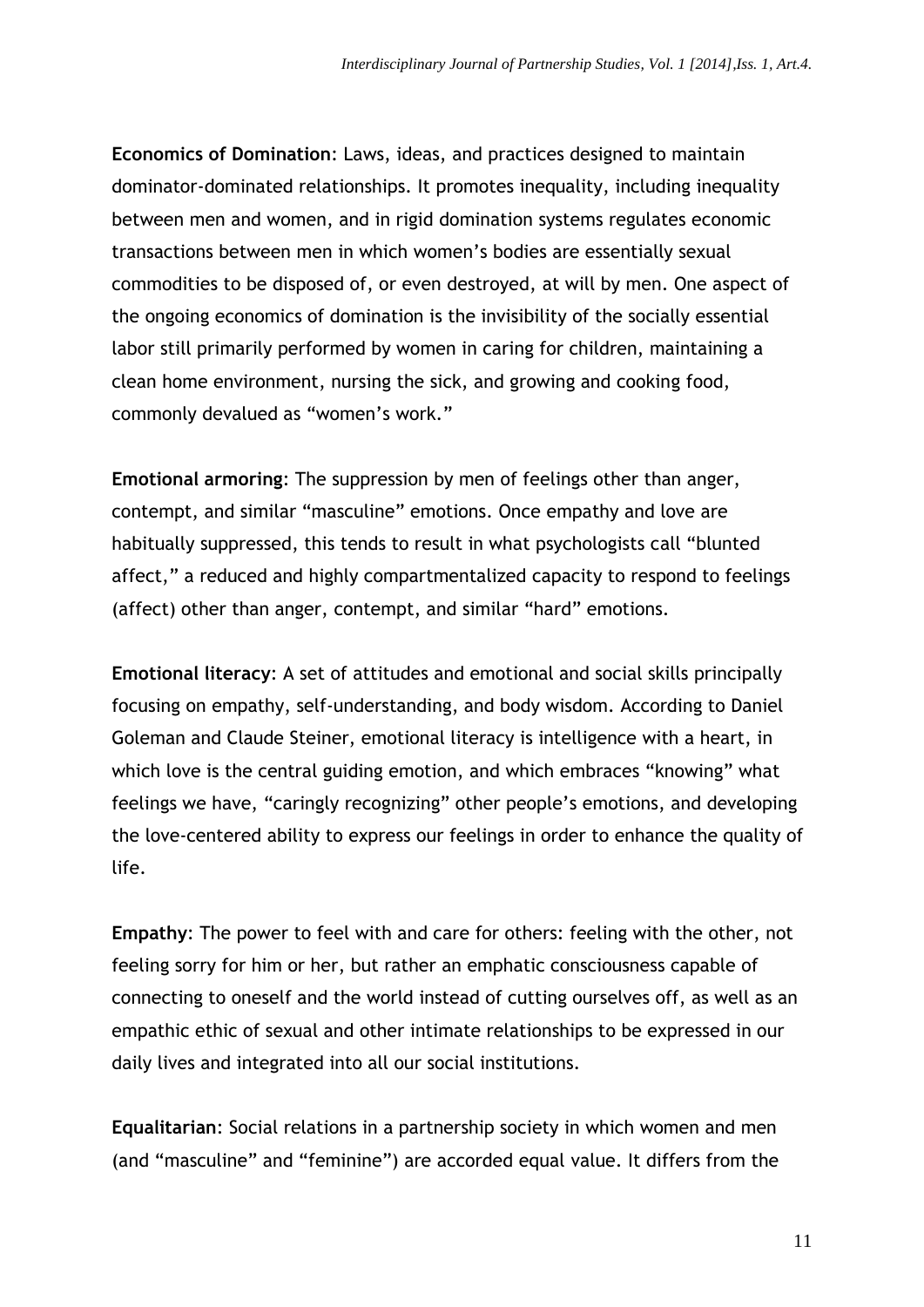more conventional term "egalitarian" that has traditionally described equality only between men and men (as in the works of Locke, Rousseau, and other "rights of man" philosophers, as well as modern history).

**Erotica**: Materials that celebrate sexual love and the sharing of sensual pleasure, and consequently treat the human body with dignity and respect. It is usually opposed to the term *pornography*, which refers to sexually explicit materials that objectify human beings and eroticize and glamorize domination and violence.

**Erotization of violence**: The linking of the pleasurable sensations of sexual arousal with the inflicting and suffering of pain. The erotization of violence not only serves to maintain male dominance but also reinforces a male socialization for all kinds of violence, for example in military training in which violence and killing is equated with sexual arousal. This has also been termed "misattribution process" by psychologists Daniel Linz, Edward Donnerstein, and Steven Penrod, in which subjects begin to misattribute their arousal to violence. Psychologist Albert Bandura described it as "modeling," suggesting an interactive, mutually reinforcing process whereby conditioning men to link sex with violence is in itself a factor predisposing them to violence. Erotization of violence is an effective means of maintaining a way of living in which both men and women learn to accept violent and coercive touch as not only normal but exciting.

**Ethnicity**: According to postcolonial scholars Bill Ashcroft, Gareth Griffiths, and Helen Tiffin, the term accounts for human variation in terms of culture, tradition, language, social patterns, and ancestry. It is used instead of the term *race,* which, as anthropologist Ashley Montagu and others noted, erroneously conveys the assumption of a humanity ranked into fixed, genetically determined biological types.

**Evolution of sexuality**: Eisler's view of the evolution of human sexuality suggests that the distinctive human capacity for higher consciousness, combined with the evolution of our unique capacity for prolonged sexual pleasure unconstrained by seasonality, along with the long caretaking needed for human maturation,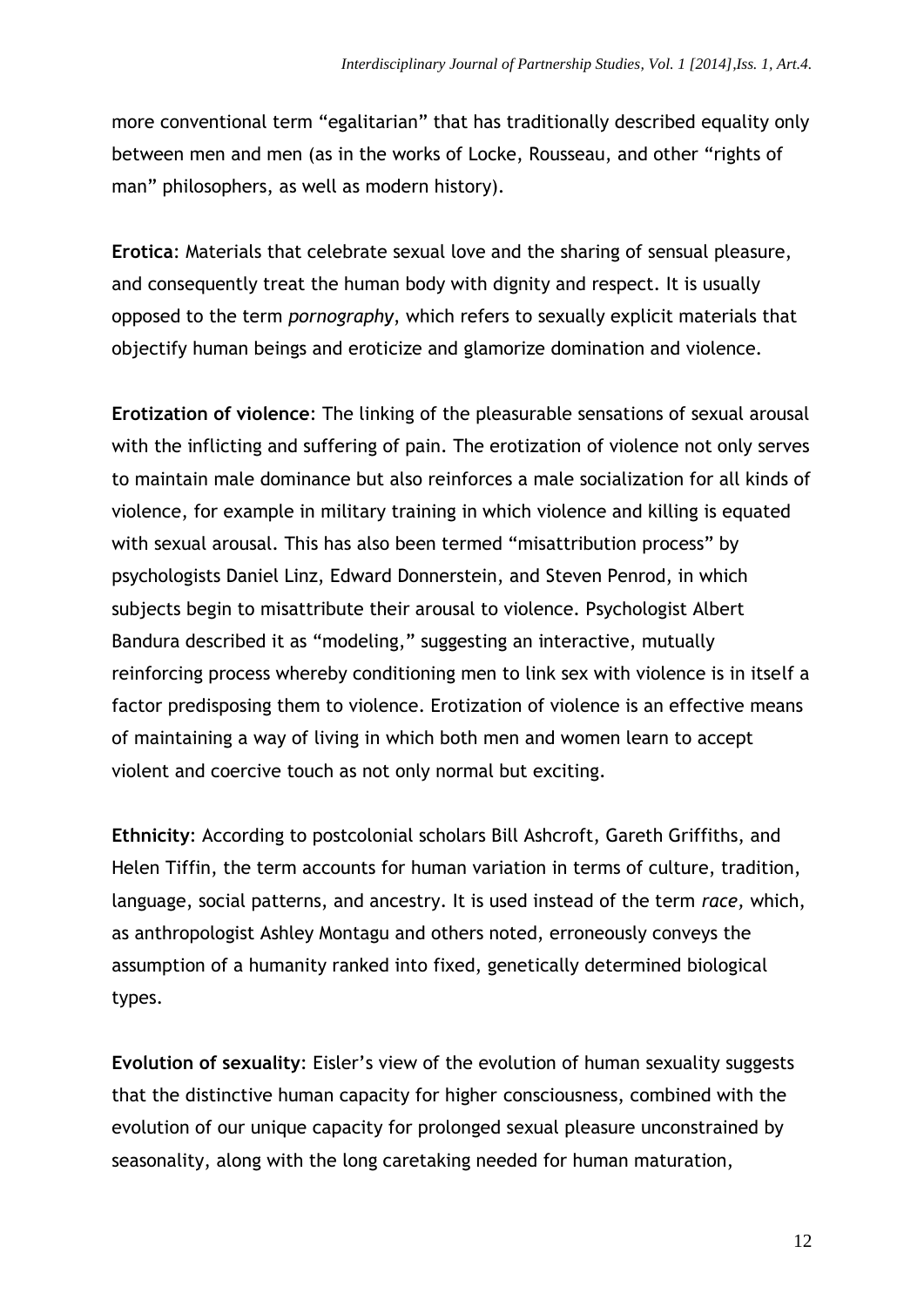provided the potential for a major evolutionary breakthrough toward a more evolved form of life. Hence, human sexuality is not a hindrance but rather a key factor in the human quest for higher consciousness and more culturally and socially evolved and equitable forms of organizations.

**Family**: A group of people related by birth, marriage, or adoption, often residing in the same housing unit. Eisler maintains that the sexual pleasure-bonding made possible by the evolution of human sexuality led to a multiplicity of family forms that go beyond the usual social organization, composed of two-parent families where only biological parents are responsible for the care and protection of the young, to include extended matrifocal families (such as those among the Musuo and the Basque until the 19<sup>th</sup> Century), single parents, LGBT (lesbian, gay, bisexual, transgender) couples, blended families, and unrelated individuals living cooperatively. It is in the social reconstruction of family and other intimate relationships based on the power to give, nurture, and illuminate life that the prehistoric shift from a partnership to a domination direction can most effectively be reversed, as ultimately the world is largely shaped in the so-called private sphere of our family and other intimate relationships.

**Female genital mutilation** (**FGM**): Procedures practiced in many African and Middle Eastern countries that involve partial or total removal of the external female genitalia, or other injury to the female genital organs, resulting in psychological traumas and physical impairment, even death. Genital mutilation is an instrument for desensitizing girls and women not only to the pain of those of their gender, but to the realities of their oppression. In conjunction with fundamentalist dogmas that are still often justified in the name of "cultural relativism," FGM serves to maintain oppressive androcratic cultures that define women as sexual objects and breeders for men. Practices such as genital mutilation have historically been characteristic where male dominance, warfare, and authoritarianism are extreme.

**Femicide**: Selective killing of women, girls, and female babies because of their gender. The causes and risk factors of this type of violence are linked to gender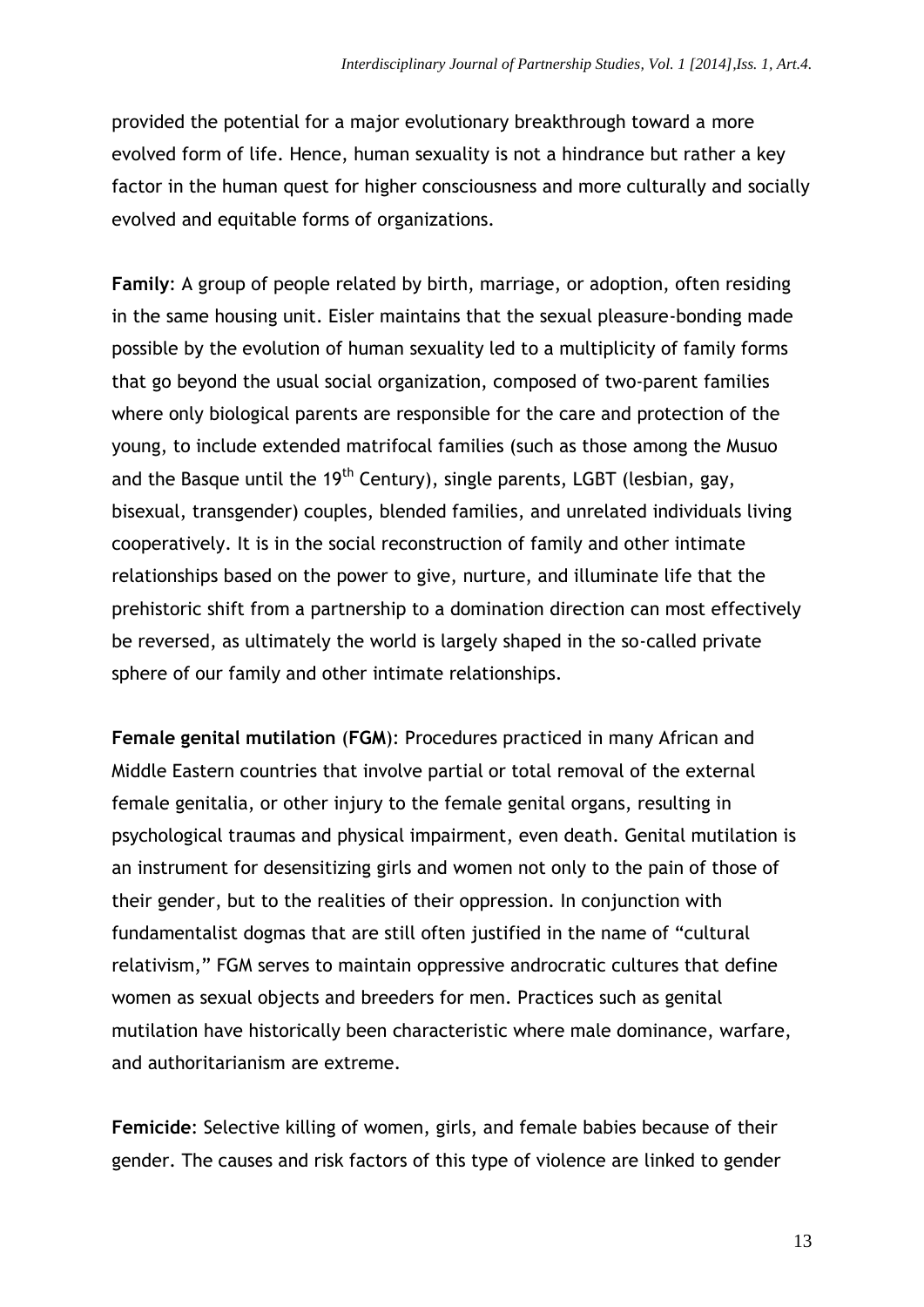inequality, discrimination, and economic disempowerment, and are the result of a systematic disregard for women's human rights. Cross-cultural studies show a strong correlation between rigid male dominance (which includes strong sonpreference), authoritarian control in both the family and the state or tribe, and a high degree of built-in, institutionalized, even idealized violence not only in intimate relations but also in tribal, national, intertribal, and international relations.

**Feminine archetypes**: In ancient partnership systems, woman was seen as the earthly representative of the Goddess Creatrix—Maiden, Mother, and Crone—from whom all life is born and to whom all life returns at death, whose body incarnates the power to give and nurture life and the mysterious power of sex and all that is erotic and pleasurable. In domination social systems, Eisler argues that the "feminine" has been either romanticized or vilified for most of recorded history, thus splitting woman into an idealized mother-wife (such as the Virgin Mary) passively accepting man's "superior" power or a despised temptress-whore (such as Eve and Delilah) threatening or destroying men.

**Femininity**: A term used to refer to sexual stereotypes socially constructed for a domination society (where masculinity is equated with dominance and conquest, and femininity with passivity and submissiveness) and *not* to any inherent female or male traits.

**Feminism**: Tradition of feminine resistance through movements and ideologies rejecting dominator stereotypes of femininity. Demanding a renegotiation of gender scripts in both the private and public spheres, women have to a certain degree acquired rights and freedoms, ranging from the right to vote and hold political office and the right to contraception and abortion, to access to higher education and equal employment opportunities.

**Gaia**: The primordial Earth-goddess in ancient Greek religion; according to anthropologists James Mellaart and Marija Gimbutas, a later form of a pre-Indo-European Mother Goddess. It also refers to the Gaia theory propounded by chemist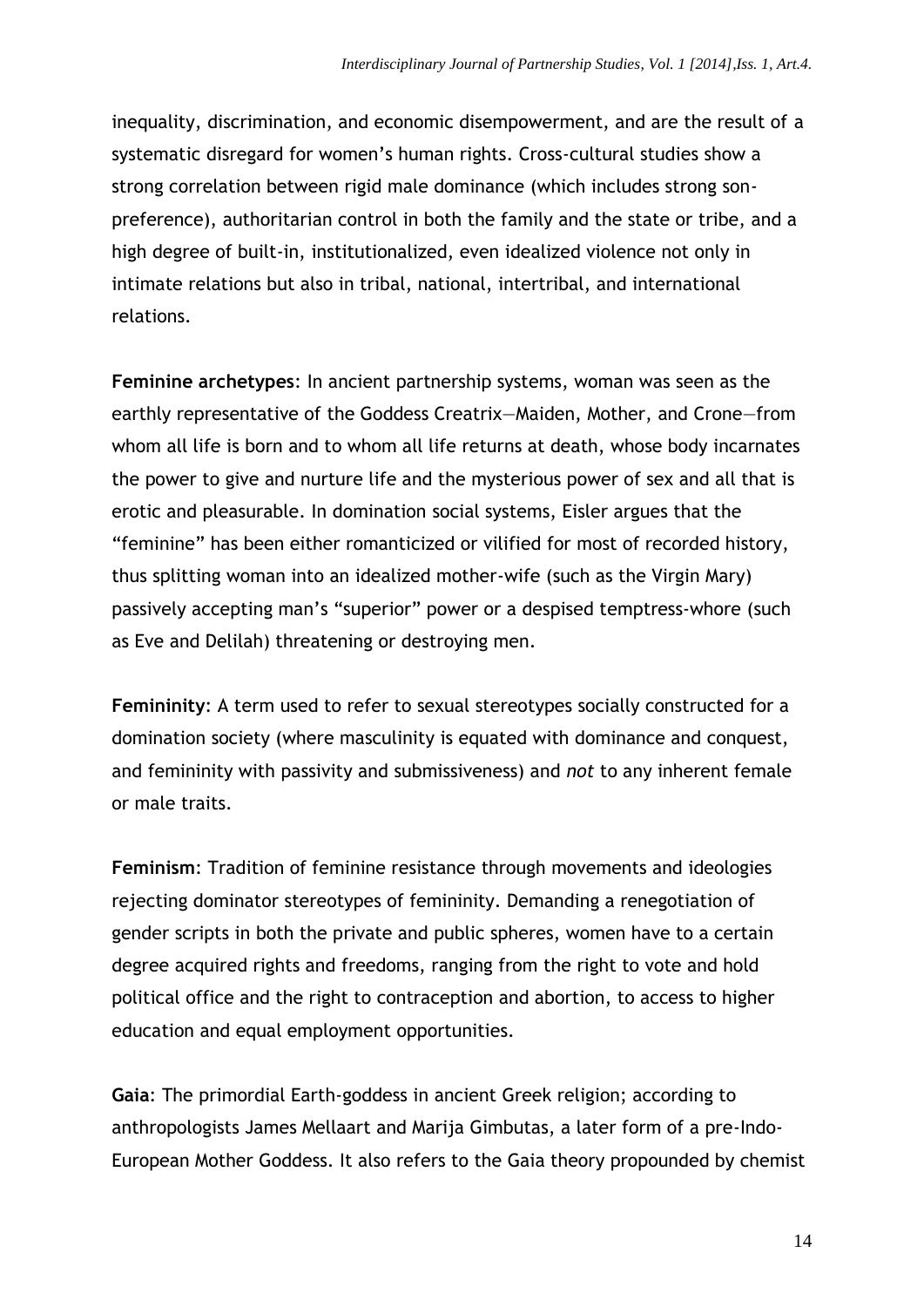James Lovelock: that all [organisms](http://en.wikipedia.org/wiki/Organism) and their [inorganic](http://en.wikipedia.org/wiki/Inorganic_compound) surroundings on [Earth](http://en.wikipedia.org/wiki/Earth) are closely integrated to form a single and self-regulating [complex system,](http://en.wikipedia.org/wiki/Complex_system) maintaining the conditions for [life](http://en.wikipedia.org/wiki/Life) on the planet.

**Gender**: A cross-cutting cultural variable referring to socially given attributes, roles, activities, responsibilities, and aspirations connected to being men (masculine) and women (feminine) in a given society at a given time, and as members of a specific community within that society. Gender differences are not the same as biological differences, just as female and male are not the same as feminine and masculine, which are social constructs determining what is expected, allowed, and valued in a woman or a man in a given context.

**Gender binary system**: A system of oppression that requires everyone to be rigidly raised either male or female and masculine or feminine according to stereotypes socially constructed for a domination society, thus eliminating the possibility for other gender expressions. Conversely, the partnership model aims at the creation of a society beyond the male-superior female-inferior, in-group versus out-group species systems, in which diversity—be it based on gender, religion, or ethnic origin—can be valued.

**Gender socialization**: Social construction of roles of males and females inextricably intertwined with all aspects of social and ideological organization, and replicated through ideas, symbols, and images in the minds of the individuals whose active involvement or agency is needed to maintain institutional structures such as governments, schools, and churches.

**Goddess**: The Feminine Divine representing the creative female powers animating the whole universe. In its anthropomorphic imagery, she usually symbolizes woman's maternal aspects and the source of life, love, wisdom, and prosperity. As documented by Marija Gimbutas' archaeological discoveries, she was the most important deity in Neolithic times, and venerated in early agrarian societies, mainly in Asia Minor and southeastern Europe, Thailand in Southeast Asia, and later in Meso-America. She does not fit into the still-prevailing view of deity as a King,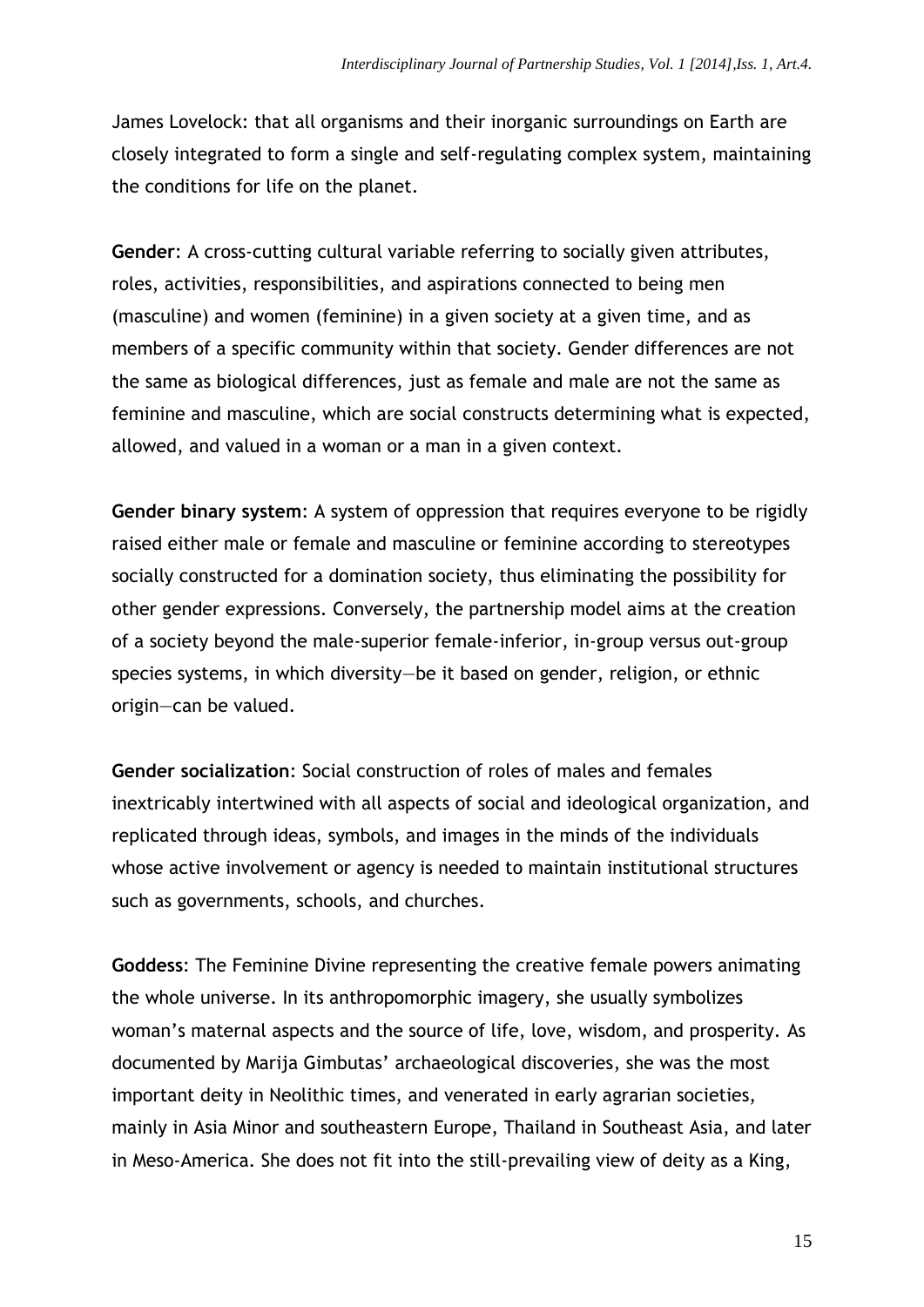Lord, or Ruler of the World, who must be obeyed on pain of terrible punishments; neither does she represent a disembodied entity residing in some remote celestial realm. She is the Great Cosmic Mother Earth, as Monica Sjöö and Barbara Mor define her, referring to the earth as living mother that is respected as the lifegiver.

**Gylany**: The term is composed of the Greek prefix *gy*- (*gyne*, woman) and *an*- (*andros*, man) linked by the letter *l* for *lyen* (to resolve) or *lyo* (to set free), to indicate that the female and male halves of humanity are linked rather than ranked.

**Heteronormativity**: The term refers to heterosexuality as being the only sociocultural norm, and includes an injunction according to which people ought to be heterosexual and are expected to conform to the masculine and feminine stereotypes and relations appropriate for a domination society.

**Heterosexism**: Belief in the inherent superiority of heterosexuality based on a dominator ideology that dictates compulsory heterosexuality as the only natural form. Heterosexism situates other types of masculinities and femininities in inferior positions, and pressures individuals to conform to binary gender roles and to adopt traits associated with a dominator heterosexuality.

**Hierarchies of actualization**: The type of hierarchy inherent in a partnership model of social organization, based on "power to" (create, support and nourish) and "power with" (to accomplish together), offering far greater evolutionary possibilities for the future than androcratic systems. An example from biology is the hierarchy of molecules, cells, and organs in the body: a progression toward a higher and more complex level of function.

**Hierarchies of domination**: The type of hierarchy inherent in a domination model of social organization, based on fear and the threat of pain. Such hierarchies are exemplified by the rigid ranking of the male half of humanity over the female half,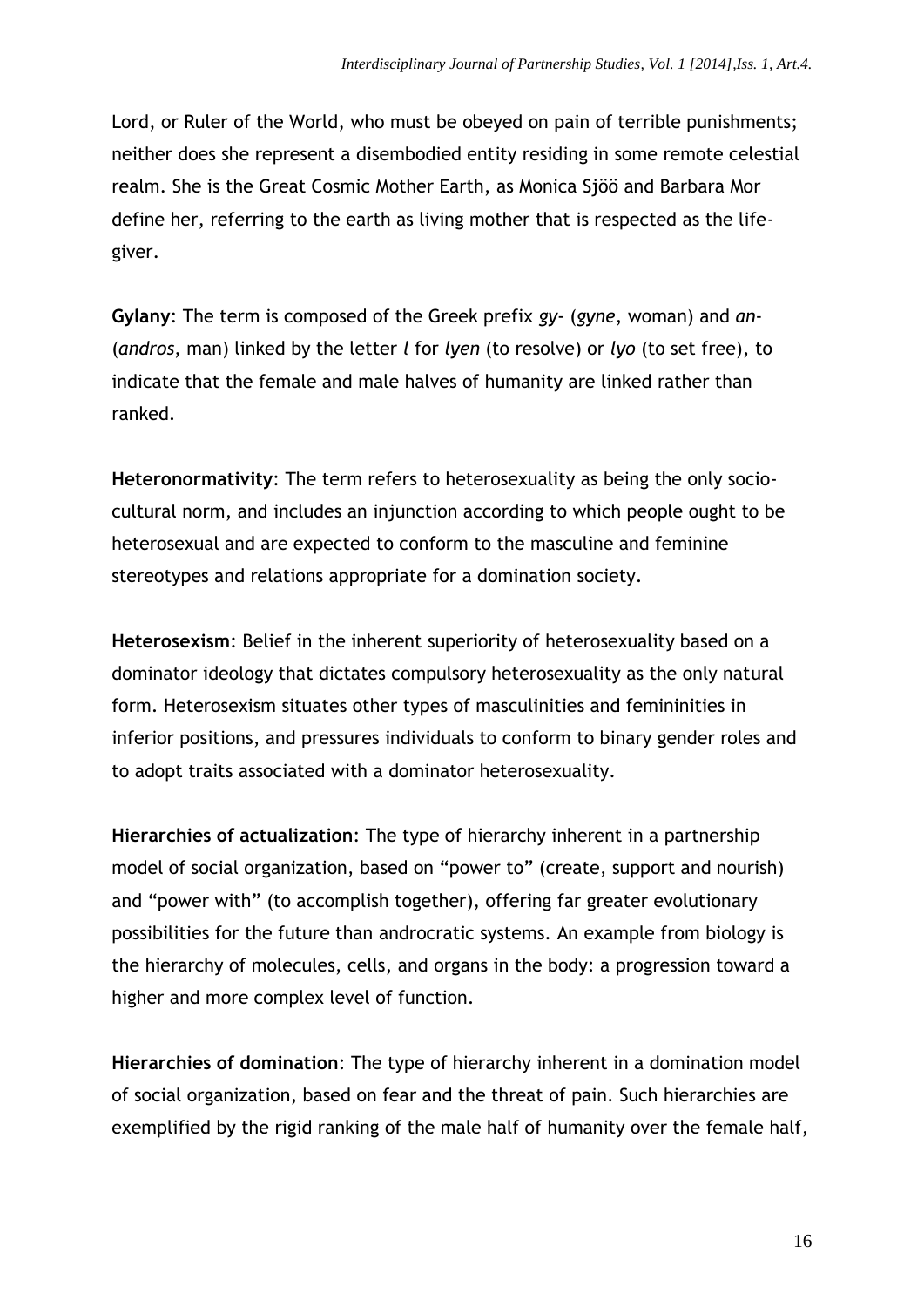as well as rigid gender stereotypes, such as "toughness" and conquest, ranked over those viewed as feminine, such as "softness" and caregiving.

**Hierarchy**: A term conventionally used to denote systems of human ranking based on force or the threat of force. Because all systems have hierarchies (families, schools, governments, etc.) and all require loci of responsibility, Eisler distinguished between *domination hierarchies* characterized by a predominantly authoritarian social structure ultimately backed by force or fear of pain, which inhibit the actualization of both oneself and others' highest potentials, and *actualization hierarchies* in which power is used to empower rather than disempower others.

**Hieros gamos**: "The sacred marriage" as used by archaeologist James Mellaart in his work on Neolithic Anatolia, an ancient partnership rite of sacred sexual union that survived as an important mythical theme well into historic times. In prehistoric societies, the veneration of the feminine creative principle flourished through a proliferation of myths and rites of alignment with the life-generating creative powers of nature, such as the *hieros gamos*, which was later distorted into a means for kings to legitimize their rule through union with a high priestess as the representative of the ancient Goddess.

**Homophobia**: Fear, hate, and/or prejudicial persecution of LGBT (lesbian, gay, bisexual, transgender) people. Comparable to racism inherent in domination societies, homophobia is often institutionalized in anti-gay laws, policies, and pronouncements of church and state, but also expressed by individuals who equate difference with inferiority and superiority, and coerce other individuals or groups through institutionally condoned threats or acts of violence.

**Homosexuality**: Sexual orientation predominantly or exclusively directed to a person of the same sex. Homosexuality is used interchangeably with lesbian and gay when referring to females. Contrary to the much-discussed "liberality" of ancient Athens toward homosexuality, sex between males of equal maturity and power was *not* socially accepted. Athenian society oriented all sexual relations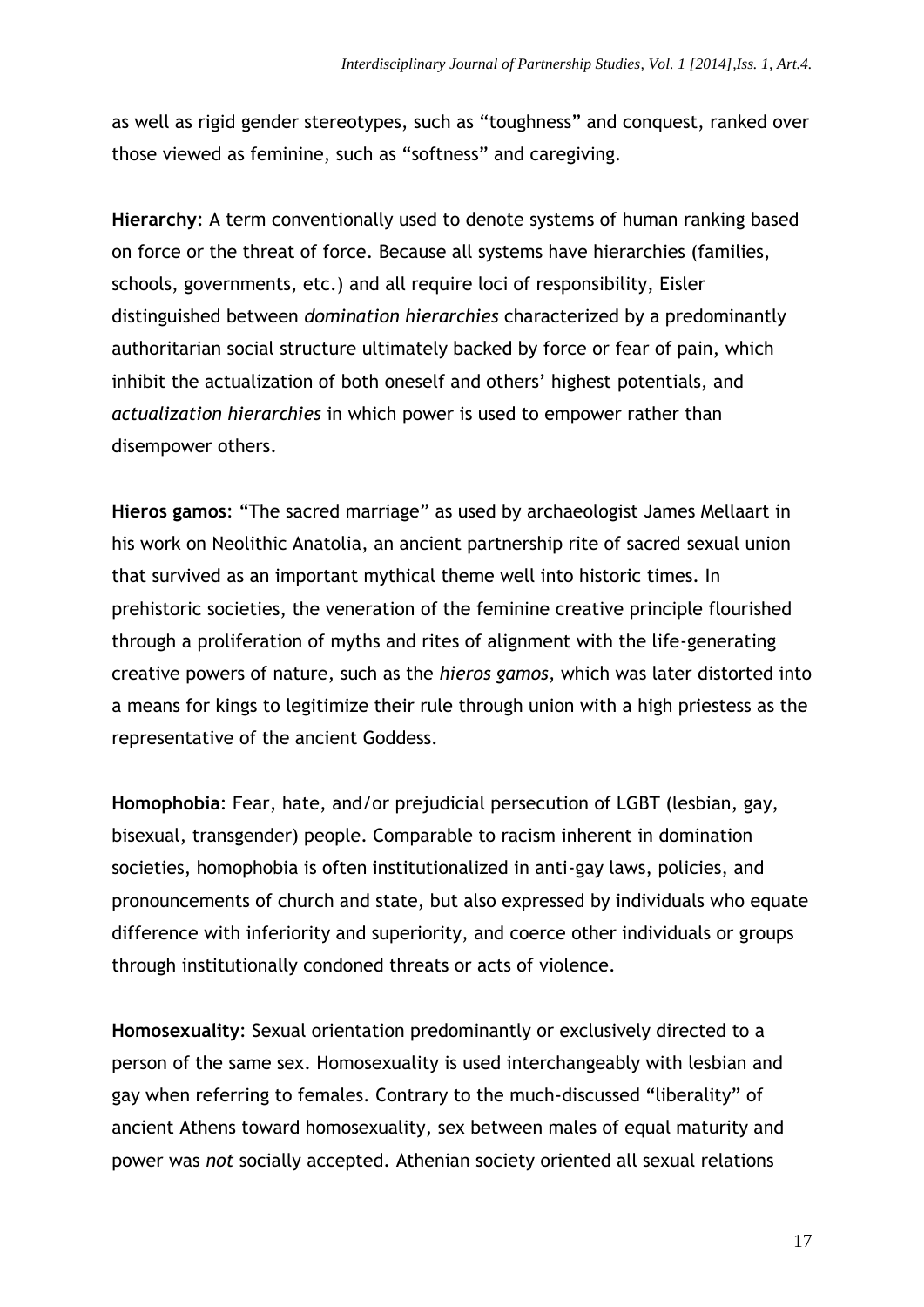involving males, both homosexual and heterosexual, to conform to the domination model (one of domination and submission), as experienced and idealized between older men and young boys, with boys playing the subservient role normally assigned to women.

**Human capacity development**: A means to promote sustainable development and build abilities, relationships, and values that enable groups, organizations, and individuals to enhance our human capacities, especially our capacities for caring, empathy, consciousness, and creativity.

**Humankind**: An equalitarian term embracing both halves of humanity, as opposed to the male-centred term "mankind". Similarly, "human kin" is preferred to "fellow man", and "no-one's land" to "no-man's land". Terms such as s/he, she or he, he or she, and other inclusive pronouns are also part of the new language of partnership.

**Hypermasculinity**: A magnified image of dominator masculinity, often found in ancient epics and modern media through which dominator ideals for men are reinforced according to an ideology based on violence and force presented not only as masculine and heroic but as fun. Socialization for hypermasculinity is most clearly evident in the types of families that most effectively condition children to fit into dominator-dominated rankings by systematically avoiding the expression and the feeling of "soft" emotions, considered appropriate only for "inferior" girls and women. This social stratification into the strong and the weak subsumes a sexual differentiation as strong/masculine (superior in-group) or weak/feminine (inferior out-group).

**Institutionalization of trauma**: According to geographer James DeMeo's environmental theories, during prehistoric periods of severe drought and harsh climate changes, some groups developed dominator behavior patterns and mythologies, such as religious teachings commanding violence against women and children. These traumatic patterns became institutionalized into cultural patterns, not only through systemic cruelty to children and women but also through warfare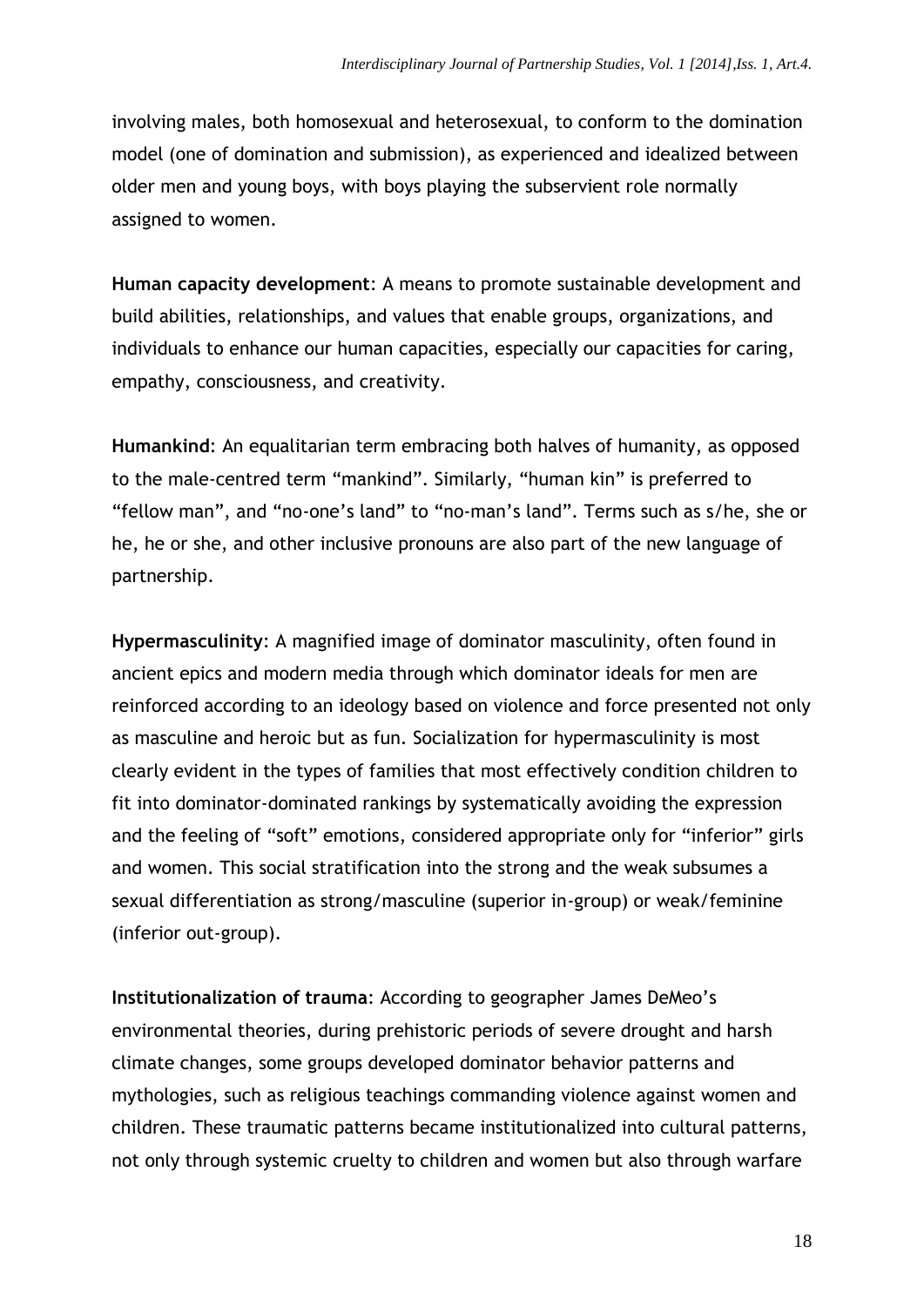and despotic strong-man rule. Here, sexuality, as in any other warlike culture, which tends to subordinate the female and inflict pain upon children, links pain, cruelty, and acts of domination with pleasure. Accordingly, these are often considered normal, even idealized. This has systemic repercussions. It is reflected in families based on control. Politically, it is reflected in despotic tribal and state controls; culturally, it is reflected in surviving myths idealizing male violence and domination.

**Kurgans**: "Barrow" or "grave" in Slavic and Turkic; the proto-Indo-European intruders arriving in Europe during the fifth, fourth, and third millennia BCE, whose culture is characterized by pit-graves or barrows, a new method of burial. According to extensive documentation provided by archaeologist Marija Gimbutas, this population inhabited southern Russia, from which they spread to Europe. A central theme in the art of the Kurgans was the deification of the power to dominate and destroy, as depicted in semi-anthropomorphic figures of gods whose arms are represented as halberds or axes with long shafts, and later by male gods who ride horses and brandish weapons. The appearance of the Indo-European Kurgans in prehistoric Europe marks the beginning of the end of a more partnership-oriented civilization by introducing and institutionalizing domination patterns of social and sexual organization into cultural patterns.

**Love**: In the partnership model, love is recognized as the highest expression of the evolution of life on our planet, as well as the universal unifying power. As the biologist Humberto Maturana emphasizes in his formulation of a "biology of love," human beings have developed a higher capacity for awareness of self as distinct from, and at the same time interconnected with, others, a highly developed consciousness inextricably connected with the emergence of both human sexuality and spirituality. This is further documented by psychologist and evolutionary theorist David Loye in his work *Darwin's Lost Theory*, which documents Darwin's long-ignored "fully human, love and moral-action-oriented" completion of his theory of evolution.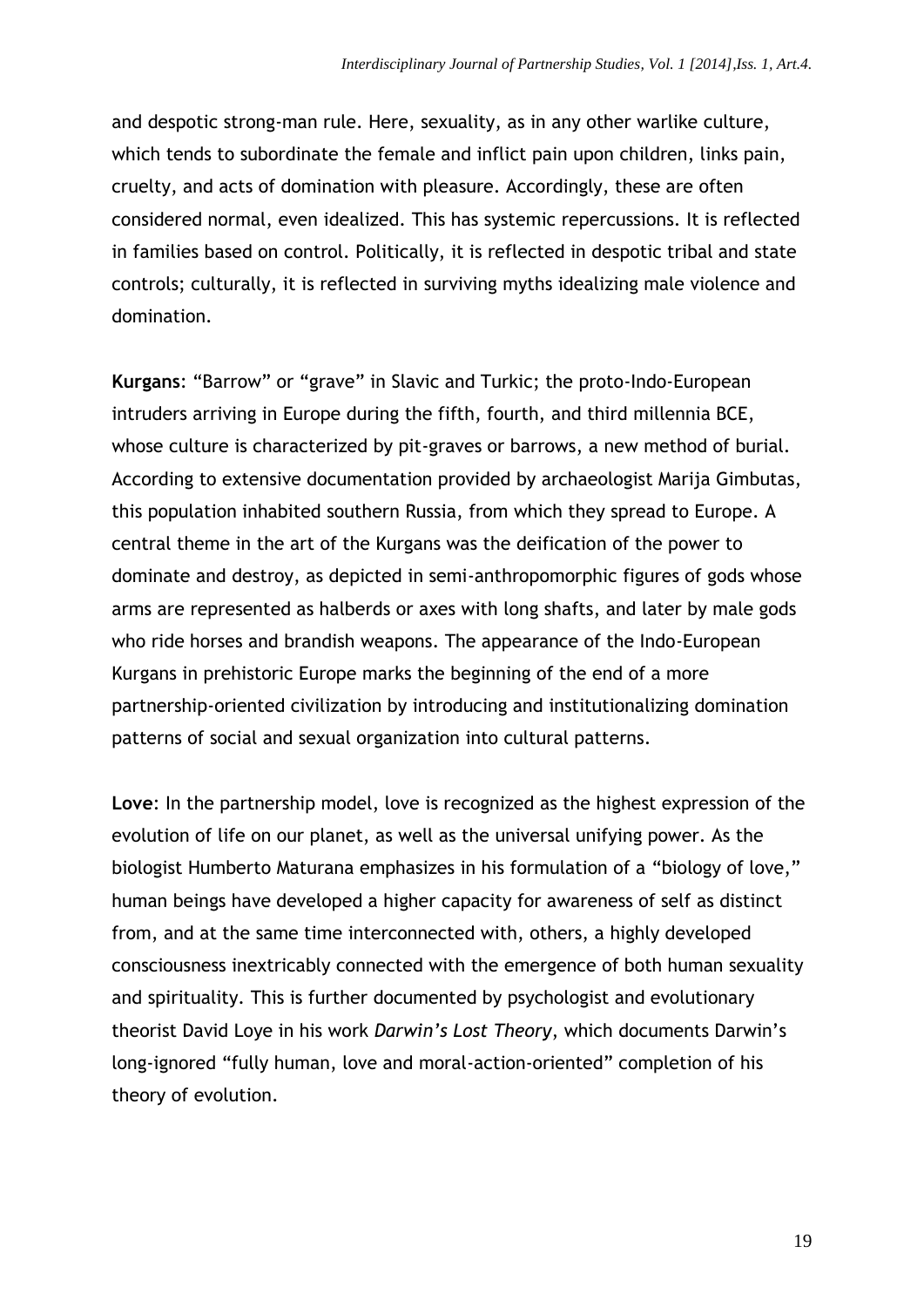**Macho script**: The equating of masculinity with domination and violence, also referred to as "hypermasculinity socialization," proving manliness through acts of violent domination, be it of one's own feelings or of other human beings or animals. The erotization of violence is part of a larger male socialization that to varying degrees follows what psychologists Silvan Tomkins and Donald Mosher call the macho script, an ideology through which men are viewed as superior to women, and emotions associated with masculinity (such as disgust, anger, and contempt) are considered superior to those associated with femininity (such as distress, compassion, and empathy).

**Masculinity**: A term indicating the sexual stereotypes socially constructed for a domination society in which masculinity is equated with dominance and conquest. Men's stereotypical socialization for domination creates pain, which is then exacerbated by not living up to internalized cultural expectations based on the ideal of a tough, violent, unfeeling "macho" masculinity.

**Masculinization**: The male appropriation of powers formerly associated with a female deity; the transformation of a powerful female into a powerful male as a common remything device, thus relegating women's sexuality and power to an inferior place. This process is also referred to as "co-option," the superimposition of dominator elements on earlier partnership traditions, including the co-option of LGBT mythologies and socio-religious narratives, which reflected deep-rooted beliefs of variant sexualities.

**Matriarchy**: A female-dominant social system in which women have the central roles of political leadership and moral authority, as opposed to a male-dominant system (patriarchy). According to Eisler, matriarchy and patriarchy are two sides of the same coin based on relations of control: the ranking of one half of humanity over the other. These conventional polarities are transcended by the terms *partnership* and *gylany*, which point to equal valuing of males and females in which mutual trust and caring relationships prevail, and indicate that the female and male halves of humanity are linked rather than ranked.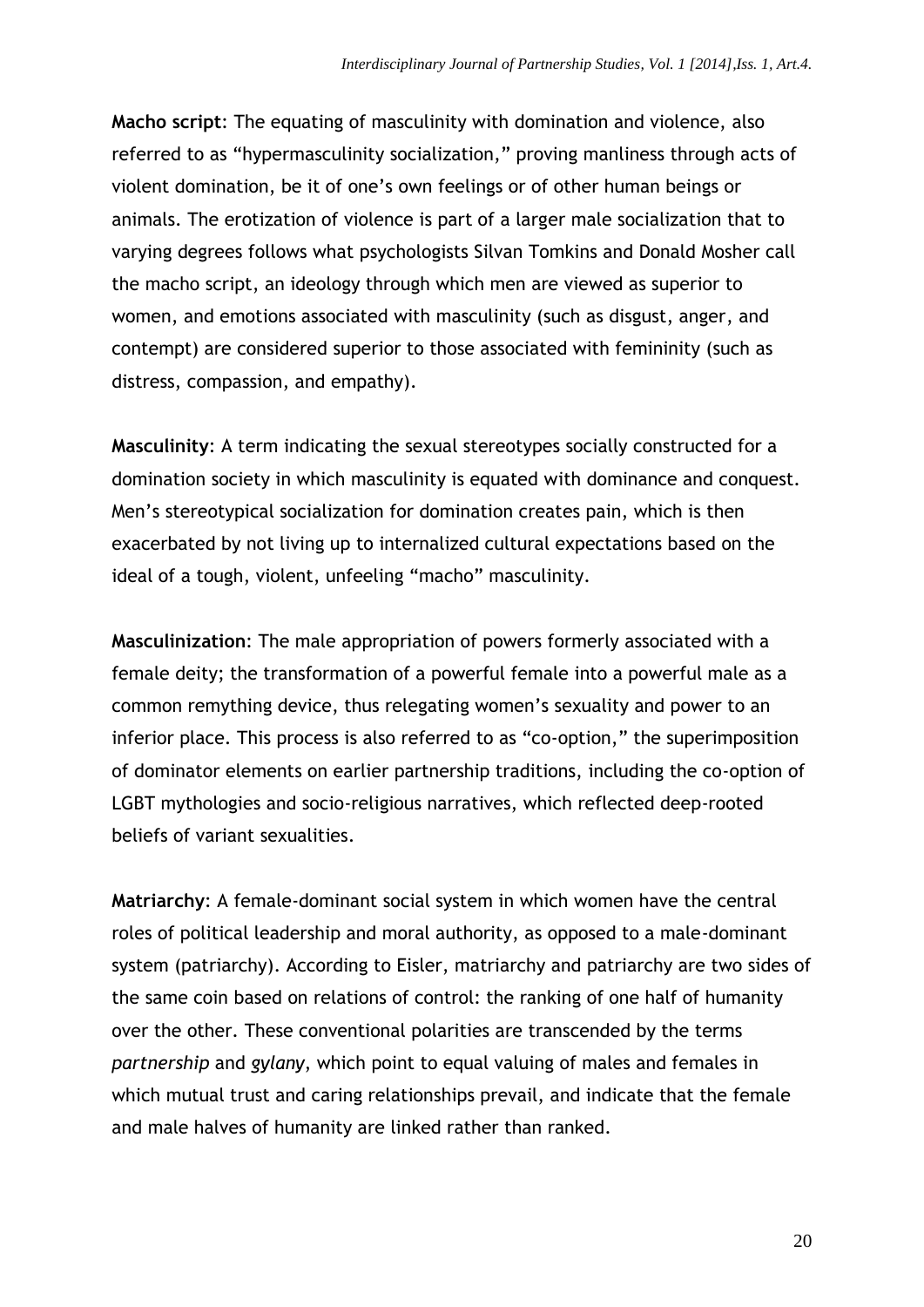**Matrilineal, matrifocal, matristic, matrilocal**: *Matrilineal* refers to societies in which descent and inheritance are traced for children in terms of their mother rather than their father. In family organizations, *matrifocal* and *matristic* mean mother-centered; these families are generally also *matrilocal,* meaning that both daughters and sons reside in their mothers' households. According to Eisler, the shift from matriliny to patriliny played a major role in establishing dominator social and sexual relations which led to the invention of one-sided monogamy, along with prostitution, adultery, and illegitimacy, as well as the harsh punishment of women for any sexual and personal independence, along with the institutionalization and glorification of warfare.

**Moral sensitivity**: The evolutionarily in-built capacity of human beings for justice and caring as opposed to the traditional domination/dominator "moral insensitivity," which promotes coercion, fear of punishment, and control. According to psychologist and evolutionary theorist David Loye, Darwin's *Descent of Man* (the book on human evolution which Darwin wrote after *Origin of Species*) emphasized love and mutuality instead of selfishness as integral to his theory of human evolution.

**Mother goddess**: The Feminine Divine representing the creative female powers animating the whole universe. In its anthropomorphic imagery, she usually symbolises woman's maternal aspects and the source of life, love, wisdom and prosperity. She was central in Neolithic times and venerated by early agrarian societies, mainly in Asia Minor and southeastern Europe, Thailand in Southeast Asia, and later in Meso-America.

**Multilinear theory**: A multidisciplinary range of theoretical developments in science such as non-linear thermodymanics, chaos theory, complexity theory, autopoiesis, and other developments in field theory. This construct provides key elements for Eisler's cultural transformation theory, which postulates a multilinear rather than a linear direction for cultural evolution in which cultures orienting primarily to the partnership or the domination model sprang up in different environments. It views our planetary history as a self-organizing and open-ended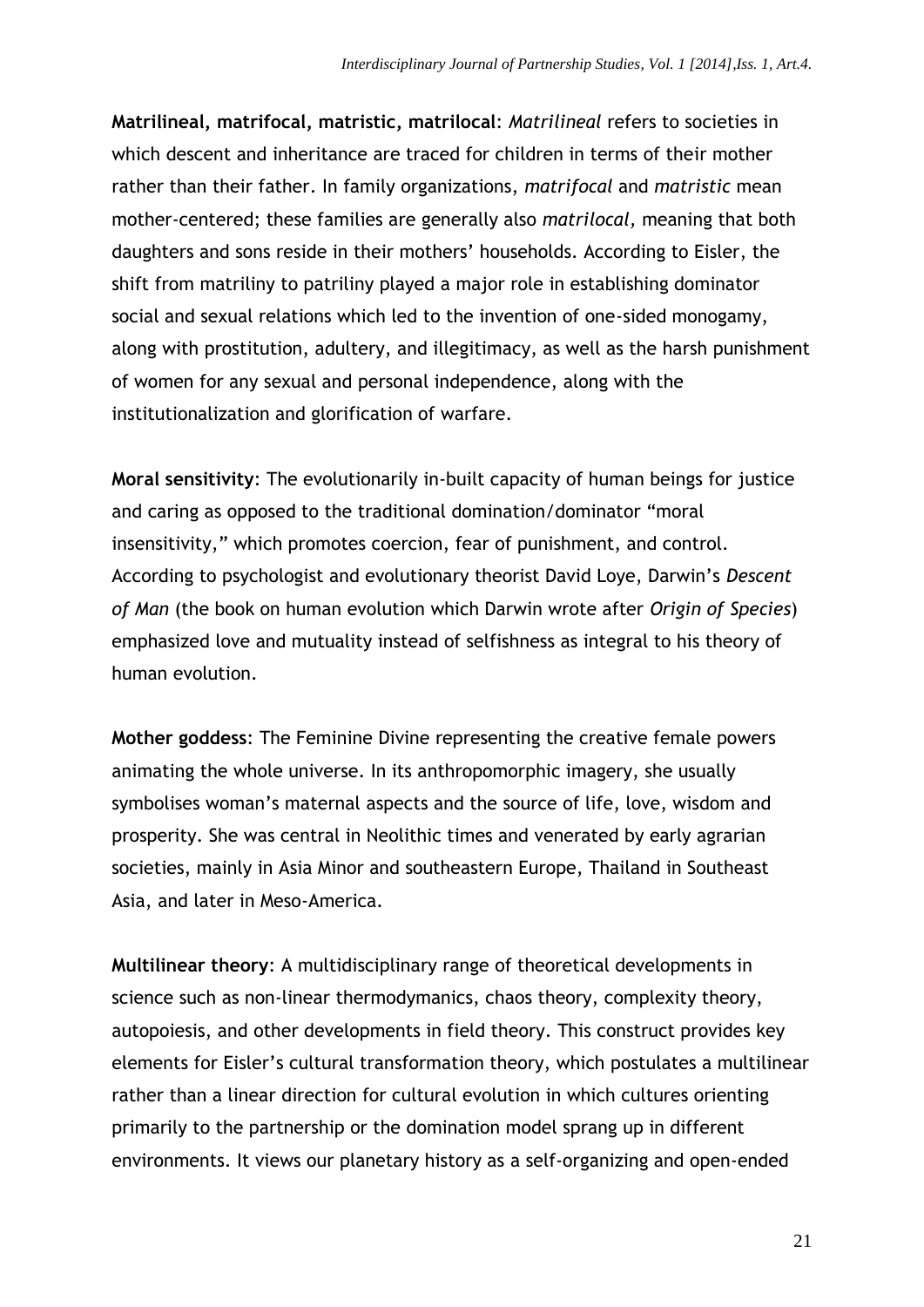evolutionary network of component-producing processes, described in terms of "autopoiesis" by Humberto Maturana and Francisco Varela; through the concept of "autogenesis" by Vilmos Csanyi; and the "modelizations of complexity" by Ilya Prigogene and Isabelle Stengers.

**Mutuality**: Relationships based primarily on care and empathy; for example in gender relations in which both the male and female halves of humanity are organized by interdependence rather than dominance and subjugation.

**Myth**: According to scholars, myth is a story that in a particular time and place is considered an absolute, even sacred, truth, through which cultural reality and belief systems are constructed. In contemporary usage, myth has become a synonym for falsehood, largely because so many myths once viewed as unquestionably true have been proven false (for example, that the earth is flat or that mothers are merely receptacles for male sperm and therefore children are only related to their fathers).

**Nomadic pastoralism**: Breeding herds of animals as the primary and sometimes only source of food, originally practiced by pastoralist nomads such as the Kurgans in areas in which farming was not possible due to environmental hardships and/or climate changes. Eisler points out that as the primary technology for survival in unfertile areas, nomadic pastoralism is not only the result of inhospitable environments, but is itself a causal factor for environmental depletion, hence ecologically unsound, leading to aridity and a progressive destruction of nature without provision for regeneration.

**Other**: In domination social systems, diversity is equated with either superiority or inferiority, and with dominating or being dominated, which maintains the fundamental binary opposition between "us" (in-group) and "the other" (enemy). In partnership social systems, the dominator in-group-versus-out-group rankings are transcended by valuing diversity and inclusion of different ethnic groups through mutually respectful and caring relationships and respect for human rights.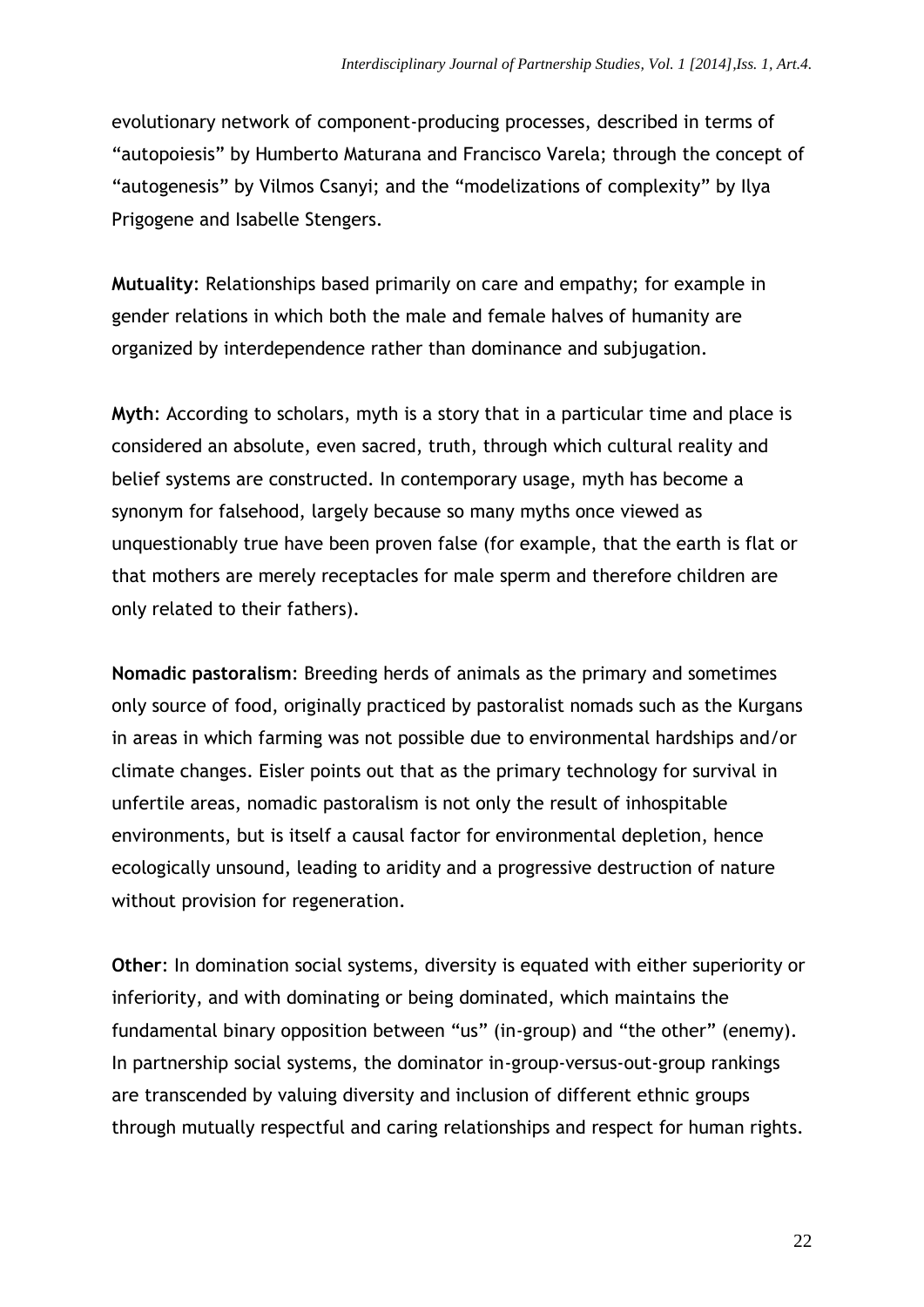**Other-regarding**: A term used by Nel Noddings to denote actions of mutual aid, mutual respect, and cooperation. Noddings views caring as self-serving and otherserving at the same time.

**Pain**: In the domination model, the infliction or threat of pain is integral to systems maintenance and even sacralized, whereas in the partnership model, caretaking, love-making, and other activities that give pleasure are considered sacred and therefore socially supported.

**Partnership**: A term that connotes mutuality, as in partnership system. Along with the other term, *gylany*, partnership system meets the need for a gender-specific alternative to both patriarchy and matriarchy, according to Eisler.

**Partnership cornerstones**: Four foundations for supporting peaceful and caring cultures: partnership childhood relations, gender relations, economic relations, and stories/beliefs/spirituality. When based on partnership values, these constitute the solid foundations for a more peaceful and sustainable future.

**Partnership economics,** *partnerism*: A new "caring economics" that takes into account the full spectrum of economic activities, including the life-sustaining and life-enriching activities of the household, communities, and nature.

**Partnership education**: A multidisciplinary, integrated, empathic, and genderbalanced approach to helping human beings acquire the tools, knowledge, skills, and dispositions they need to live their lives in greater harmony with each other and with nature. Eisler identifies three core components: *content* (what we teach), *structure* (where we teach), and *process* (how we teach).

**Partnership intelligence**: A term used by psychologist Rob Koegel to delineate the skill and capacity for partnership, and the potential for expressing partnership awareness. Partnership intelligence does not conceive of the self as completely separate from others but recognizes that both are rooted in relational connections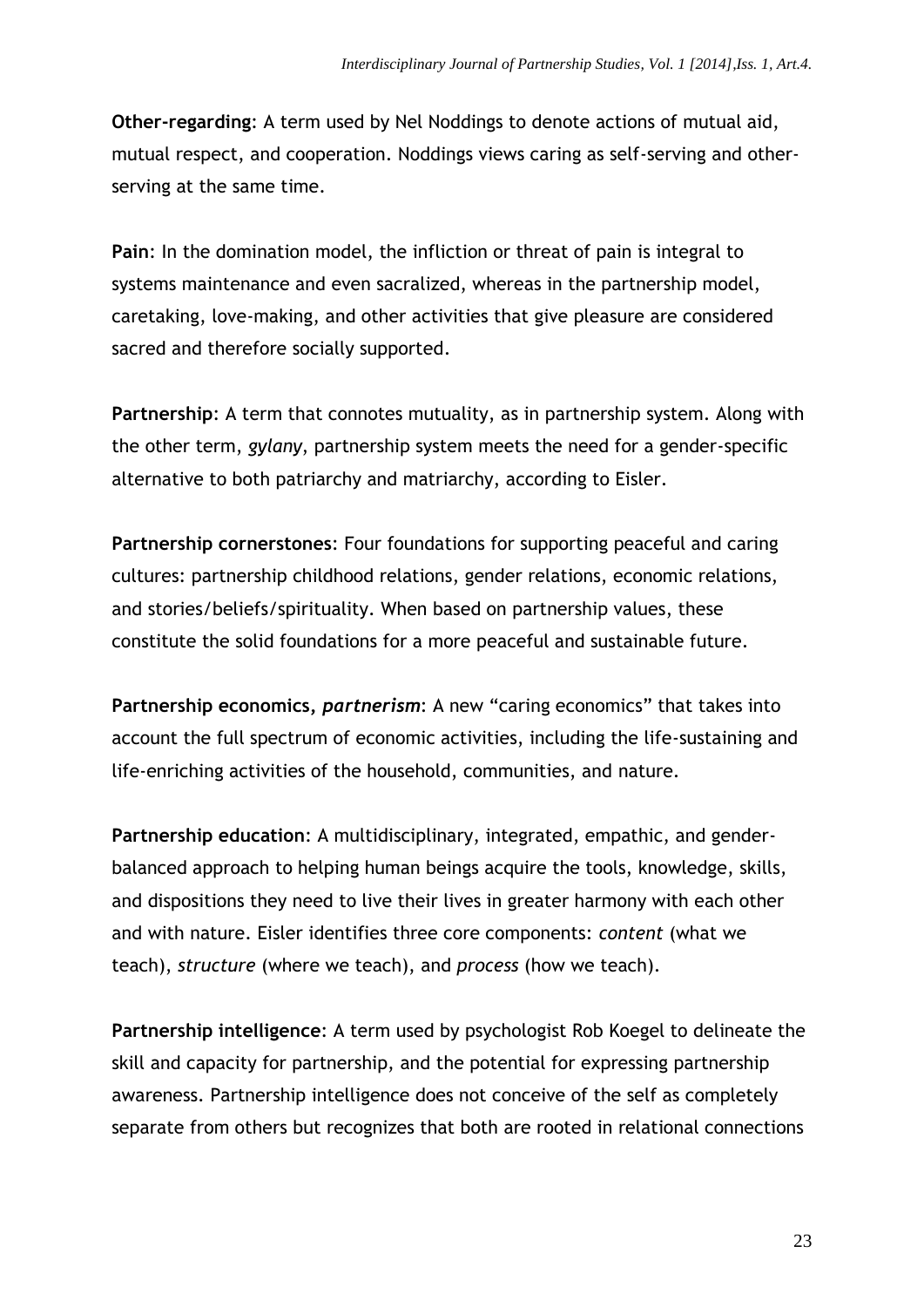and can be enriched by them. Accordingly, it fosters the capacity to fulfill needs with others rather than at their expense (dominator intelligence).

**Partnership model**: An operating social system characterized by mutual respect, care, trust, and equal valuing of the male and female halves of humanity, with a low degree of fear, abuse, and violence, since these are not required to maintain rigid rankings of domination. The partnership model has four main components: social and family structure (equalitarian and hierarchies of actualization), gender relations (equal valuing of female and male halves of humanity), low degrees of violence and fear (mutual respect and trust) and belief systems supporting relations of reciprocity based on respect for human rights.

**Partnership movement**: An integrated movement of progressive change that places human development and welfare—based on empathy, nonviolence, caregiving, and mutual trust—at the center of the socio-cultural, economical, educational, and political agenda.

**Partnership sexual iconography**: Images through which sexuality is represented as a primal life-force, the source of human creativity and connection, such as images of the vulva and phallus as sacred in cave sanctuaries, Goddess figurines, cowrie shells, pottery, and other artifacts belonging to early European art.

**Partnership sexuality**: Mutual respect and freedom of choice for both females and males in heterosexual and LGBT (lesbian, gay, bi-sexual, transgender) sexuality are characteristic of partner selection, sexual intercourse, and procreation. Primary functions of sex are the bonding of human beings through the give and take of mutual pleasure, and the reproduction of species.

**Partnership values**: Values that promote human development and well-being, such as empathy, nonviolence, caregiving, and mutual trust, presented as normal and desirable.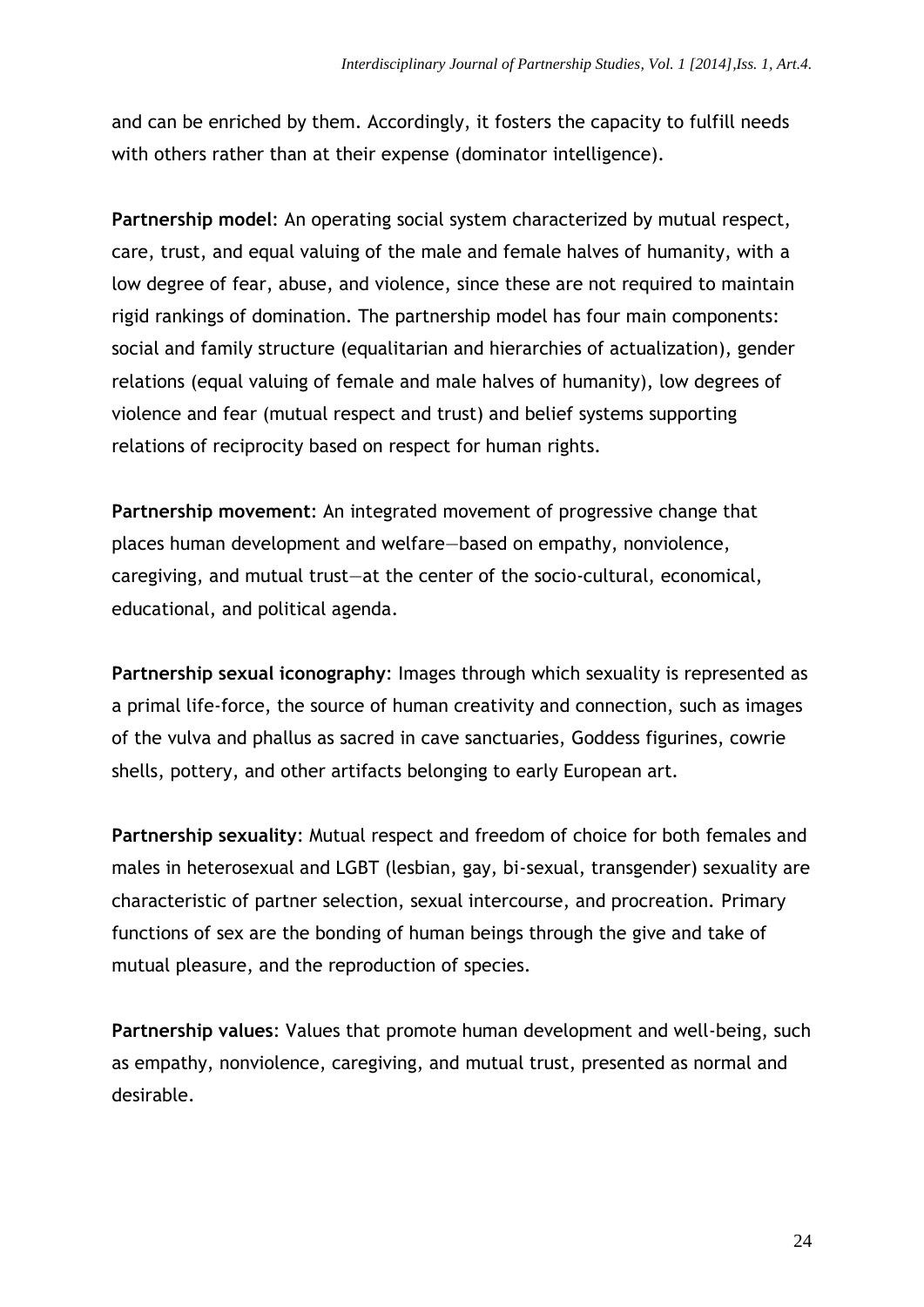**Patriarchy**: A male-centred social system in which power is equated with domination, control, force, and violence, and gender relations are ranked rather than linked, thus positioning the male half of humanity over the female half.

**Patrism**: A term introduced by historian Gordon Rattray Taylor, also used by the geographer James DeMeo, to indicate male-dominant social systems originating from both the Arabian desert and central Asia where men had the central roles of political leadership and moral authority. DeMeo ascribes the mass population movement of these androcratic societies out of these areas to dramatic changes in climate that eventually led to a fundamental shift in the prevailing social and sexual organization in the mainstream of human cultural evolution. His evidence from archaeological and paleoclimatic studies indicates that there is a correlation in patrist societies between a harsh environment, the rigid social and sexual subordination of women, the equation of masculinity with toughness and warlikeness, and the repression/distortion of sexual pleasure. Rather than being accidental, the making of dominator social institutions was the outcome of traumatic experiences and practices that evolved during severe climatic and environmental changes.

**Pattern recognition skills**: Critical faculties for discerning patterns of domination and partnership that enable humans to look beyond conventional categories and see underlying configurations.

**Phallicism**: "A combination of male supremacy and the cult of power and violence," as defined by classical historian Eva Keuls, symbolized by the ancient Athenians' obsession with the male penis as a symbol of male power and authority. In her work, she not only points out women's rigid subordination and the harsh regulation of their sexuality in ancient Athens along with its military expansionism, but also acknowledges the rich philosophical legacy of Greece. She further documents that there was at one point in Athenian history "an overt anti-phallic movement" combining antimilitarism and feminism. The governing principle in a phallocracy, as Keuls observes, is that the human species is essentially male, the female being a mere adjunct required for the purpose of reproduction.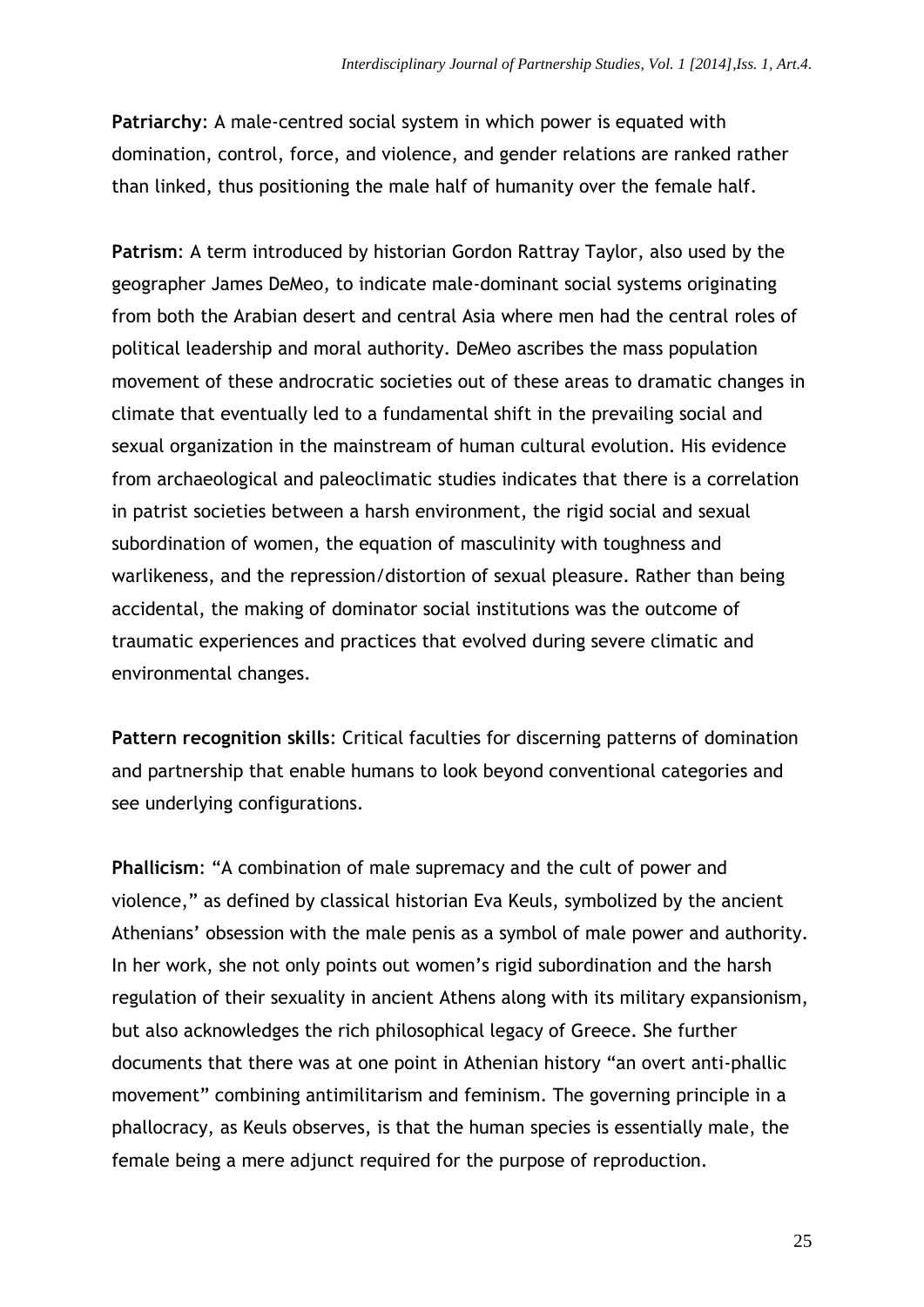**Pleasure**: In the domination model, the pleasures of touch are systematically associated with domination, submission, and pain, be it in parent-child relations or in the so-called carnal love of sex. The "passion" of mystical experience in likewise associated with submission to a "loving" deity. In the partnership model, human relations are held together more by pleasure bonds than by fear of pain. The pleasures of caring behaviors are socially supported and associated with empathy for others. Caregiving, love-making, and other activities that give pleasure are considered sacred.

**Politics of intimate choice**: In partnership systems there is sexual freedom of choice (rather than coercion to have sex through fear, force, or lack of access to other means of economic support), freedom to choose heterosexual or LGBT relations (lesbian, gay, bisexual, and transgender rather than compulsory heterosexuality), and reproductive freedom of choice (rather than being forced to reproduce or coercively prevented from reproducing).

**Politics of partnership**: Political strategies that no longer split off issues of sex and gender from politics and economics but promote what Eisler in her book *The Power of Partnership* calls an integrated partnership political agenda, based on four cornerstones: childhood relations (understand, experience, and value partnership), gender relations (equitable partnership between the male and female halves of humanity), economic relations (encourage empathy and creativity and give value to caring for self, others, and nature), and beliefs/myths/stories (to promote and strengthen partnership and discard domination).

**Power**: Power is viewed and exercised differently in the context of partnership and domination systems. Power in the partnership model, also termed "actualization power," refers to the power to nurture, to support, to create, and to accomplish things together (power to and power with) as opposed to the power to dominate, to inflict pain and destroy (power over) in the domination model. Traditionally, men have been socialized to derive pleasure from power over others, whereas women have generally been socialized to derive pleasure from the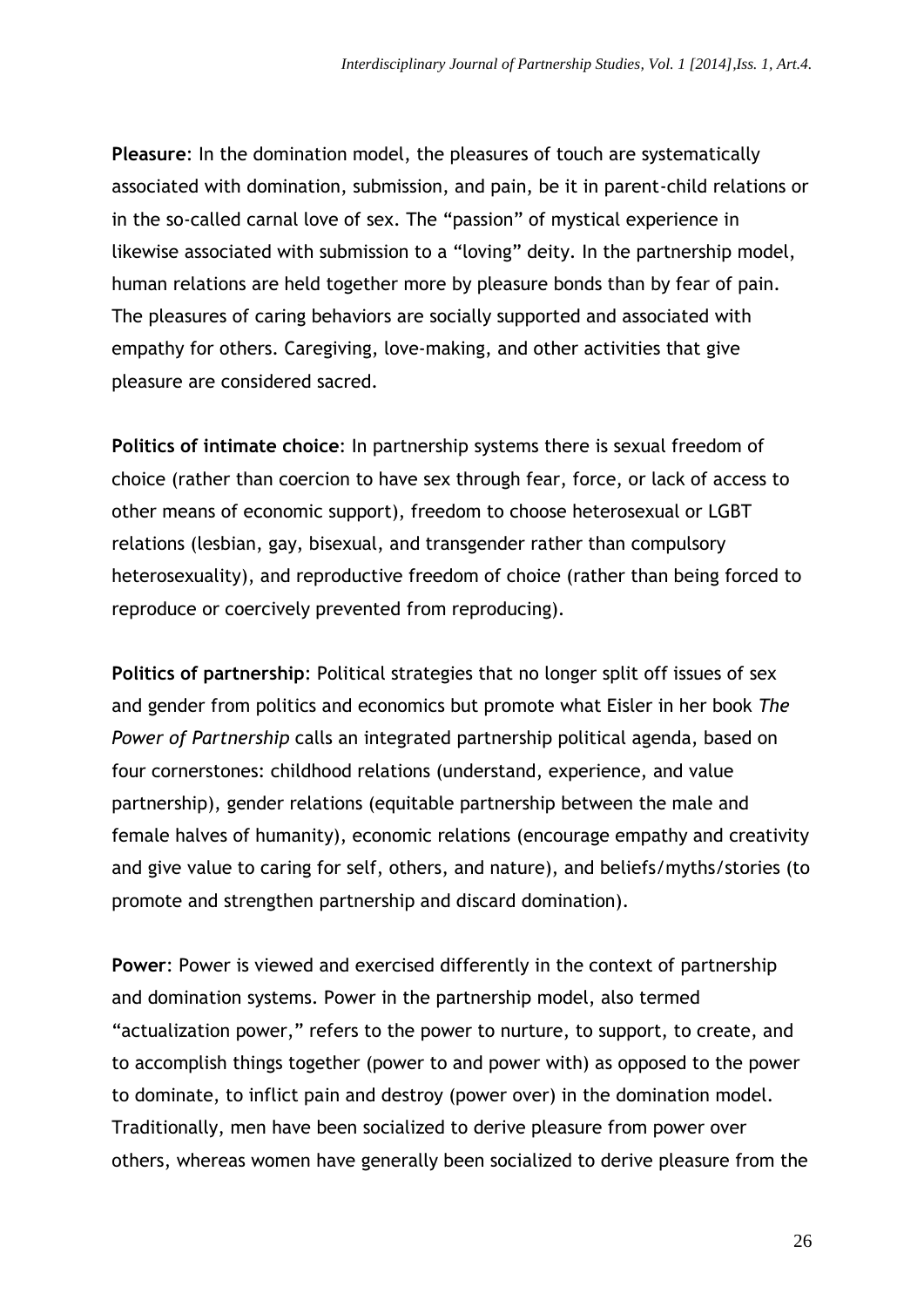power to enable others (particularly children and husbands) to actualize their potentials.

**Psychological/psychosexual armoring**: Initially proposed by psychoanalyst Wilhelm Reich, and later used by James DeMeo, the term indicates the deadening of positive emotions and eventually even the addiction to pain as a consequence of traumas, which over time becomes institutionalized by a variety of customs, thus effectively blocking the full experiencing of bodily and emotional sensations. In the domination model, it is this armoring that drives men to ever more sexual conquests and to the "excitement" of warfare, reinforced in contemporary mass media and the pornography industry in which violence and cruelty are presented as exciting and sexually arousing entertainment.

**Race**: As anthropologist Ashley Montagu and others note, the term classifies and divides human beings into unchanging natural types, recognizable by physical features that are transmitted "through blood," thus ranking humanity into fixed, genetically determined biological types.

**Rape**: The sexual penetration of any part of the body of the victim with a sexual organ, or of the anal or genital opening of the victim with any object or any other part of the body. The invasion is committed by force, or by threat of force or coercion and, as historian Eva Keuls states, is "the ultimate translation of phallicism into action, committed not for pleasure or procreation, but in order to enact the principle of domination by means of sex."

**Reconstruction**: Moving from the on-going deconstruction of the post-modern debate to reconstruction of beliefs and institutions. Conventional categories of social structure, gender relations, spirituality, and creativity are analysed according to the partnership/domination continuum; from the deconstruction of traditional dominator categories, new approaches are offered to open the way for reconstruction of a more gendered-holistic and partnership model of society.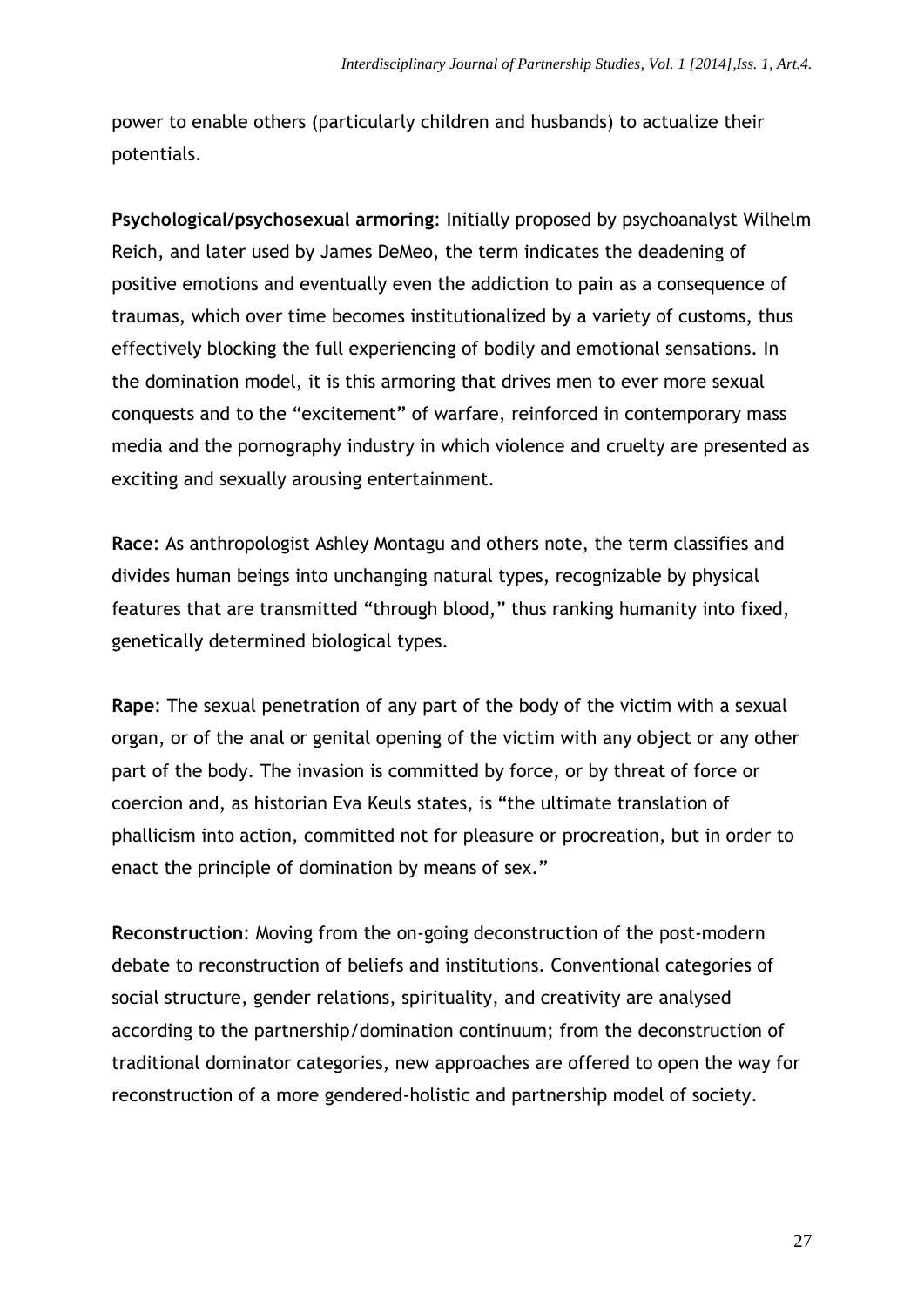**Reconstruction of masculinity and femininity**: In the domination model, the social construction of masculinity is often expressed through the life-threatening and destroying symbol of the Blade, thus equating masculinity with dominance and conquest as well as "hard" emotions such as anger and contempt (the "macho" script), whereas femininity is equated with submissiveness, passivity, and "soft" emotions such as sensitivity and caring, which are viewed as inappropriate for "real men." In the partnership model, both women and men can be sensitive and caring, women are not denied emotions such as anger, and assertiveness is considered appropriate for women as well as men. Both deconstruction and reconstruction of femininity and masculinity imply a re-addressing of interlocking systems of domination based on sexism, classism, ethnicity, and other forms of institutionalized oppression, and a free expression of one's feelings based on love, intimacy, caring and equality.

**Revolution of consciousness**: The gradual deconstruction and reconstruction of the stories and images that have served to mold our minds, bodies, and souls to fit the requirements of domination social systems based on punishment, fear, and pain.

**Sacred pleasure**: Spiritual development experienced and connected to earthly pleasures (such as sexual ecstasy and loving touch) and to a sacredness of this world, rather than an otherworldly realm. Here the bodily or carnal is an essential part of the divine, as there is no sharp divide between human beings, nature, and the sacred. This partnership spirituality includes reverence for all life and celebrates the great joy of loving and being loved. Here power is symbolized by the life-giving and illuminating symbol of the chalice.

**Self-actualization drives**: According to psychologist Abraham Maslow, there is a progression from deficiency or defense needs (which all forms of life share) to higher needs such as the need for meaning, the need to have a higher purpose and to create, and the need to love, which are part of human nature, or as Maslow and other humanistic psychologists put it, part of our human potential. Similarly building on Darwin's observations on the origin and the development of a moral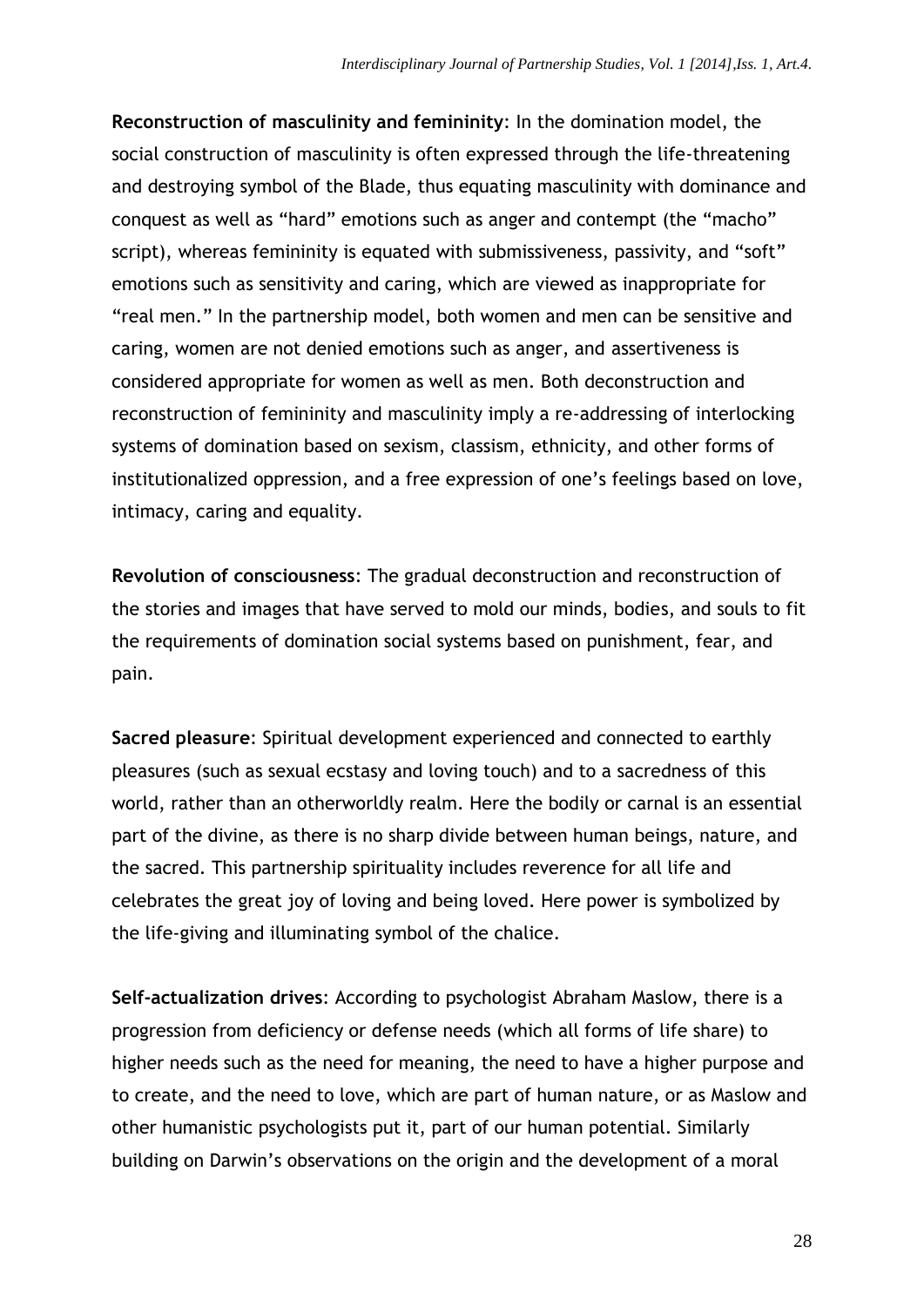sense along with the findings of modern brain research, psychologist and evolutionary theorist David Loye has constructed a new theory of evolution leading to the gradual evolution of our species' potential for what he calls "moral sensitivity."

**Sex**: As the term for coitus or other sexual activities, it also has cultural meanings that differ in partnership and domination social contexts. In prehistoric art, sexual images such as the vulva and phallus are important themes, as is the nude female body with a focus on its life-giving and life-sustaining sexual parts, most probably indicating that sex was a celebrated mystery linked to the sacred, viewed as the vitalizing principle of the universe. It seems to have formed the basis of a system of worship that focused more on the power to give life than to take life (which became a central focus in later dominator art as in the many scenes celebrating battles). Within the partnership model, woman can be seen as the conduit for what in Indian sacred writings and Tantric Yoga is called *kundalini* (female power or energy), which, when awakened through the pleasures of sexual union (*maithuna*) or other meditative techniques, rises through the body to bring about the ecstatic bliss of awakening (*mahasukha*). Unfortunately, in most Tantric writings woman is portrayed as instrumental for "man's enlightenment" through sex, reflecting the prehistoric shift to a male-centered and male-dominated culture in which, as we see in Greek and later art, sex is also often seen as an act of male dominance, *including through rape*. In other words, sex was no longer seen as the sacred manifestations of the mysterious life-and pleasure-giving powers of the cosmos, but became a means of domination and repression, often associated with conquest, fear, and pain. The term "sex" also refers to the biological characteristics that define humans as female or male.

**Sexism**: Attitudes, assumptions, actions, and institutions that discriminate against people based solely on their gender. Sexism is linked to power as defined in domination systems, as it is primarily associated with imposing or maintaining gender superiority/inferiority relationships. It is also related to stereotypes because to justify the ranking of men over women, domination systems require a rigidly defined "masculinity" and "femininity." Sexism is generally accompanied by

29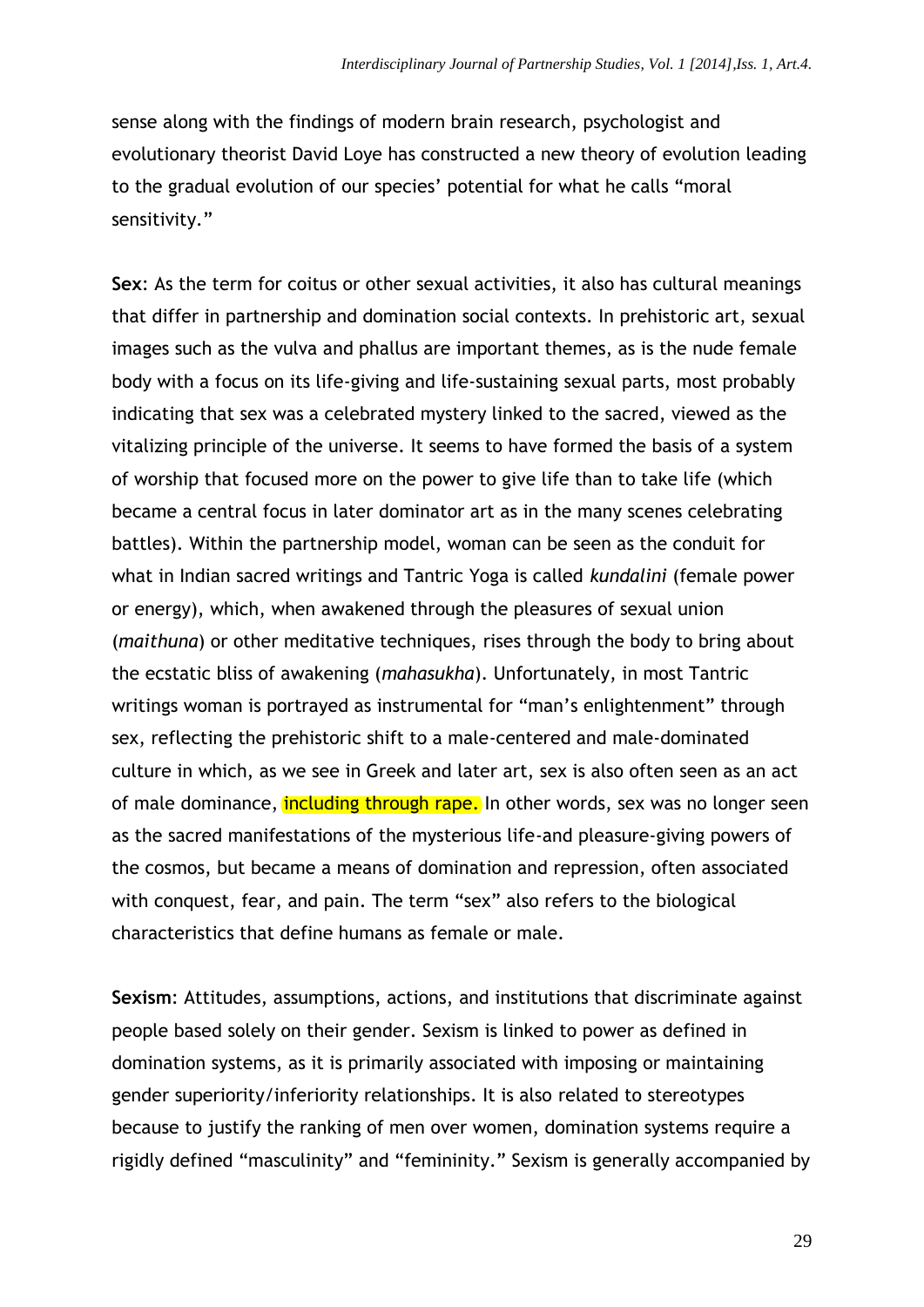discriminatory actions or attitudes and is related to dominator beliefs and assumptions, which justify social inequalities based on class, ethnicity, age, sexual orientation, and physical and mental ability.

**Sexual compulsivity**: For men conditioned to equate masculinity with conquest, sex is generally devoid of caring and intimacy, and becomes a means to prove their manliness through repetitive sexual conquests of women, since what is sexually exciting is not giving and receiving pleasure but a sense of power over another human being. In both heterosexual and LGBT relationships, this "scoring" script for sexuality based on a man-as-hunter/woman-as-prey ideology is not exclusive to men, as women may also display a sexual conquest mentality. Yet it is in men that the conquest mentality has most often assumed its most violent expression, through beating or even killing a woman when the man suspects that her body is not his exclusive possession (as in the story of Othello, which clearly communicates that his killing his wife was only wrong because he was misled to believe that she was unfaithful).

**Sexual ethic**: Because dominator traditions of sexual morality have served to maintain male control over women by supporting policies designed to protect men's ownership of women's sexual and non-sexual services, a new sexual ethic is required in order to question and replace this long-established sexual morality of insensitivity, coercion, and punishment. Eisler proposes a sexual ethic of caring, love, and accountability, thus fostering our human capacity for feeling and acting empathically.

**Sexual pleasure**: In contrast to many dominator cultural and religious teachings and dogmas, which often sacralize and institutionalize suffering and pain, and link sexual arousal and pleasure with domination and violence, in partnership systems sexual pleasure is associated with mutuality and considered sacred as an experience of wholeness with ourselves, one another, and the universe.

**Sexual revolution**: A term commonly used to describe contemporary changes in sexual attitudes and behaviors. While changes in these attitudes and behaviors can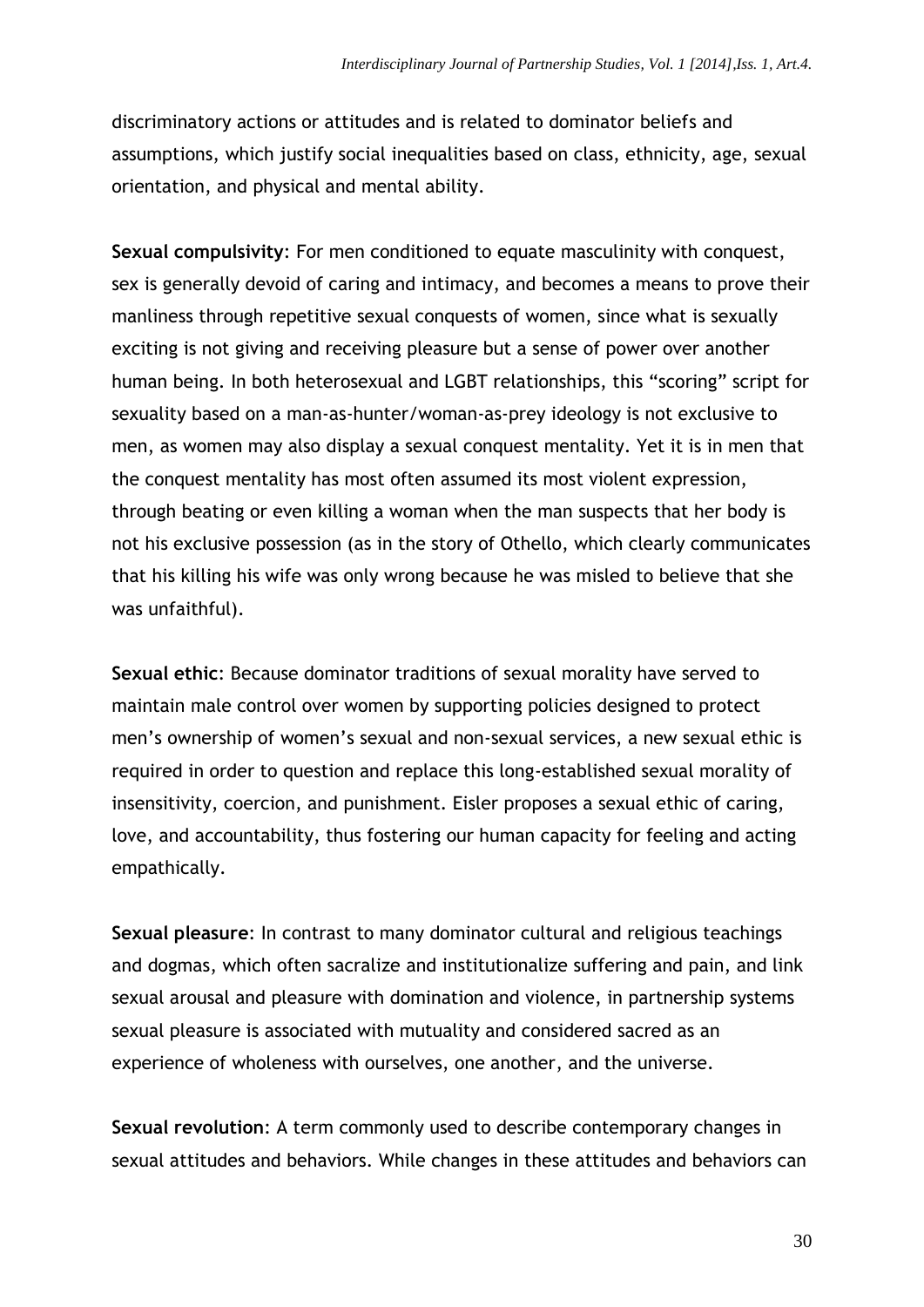play a crucial role in both personal and social healing, a real sexual revolution implies breaking free from the dominator trance and reaching an awareness that what was once viewed as reality was socially constructed—and hence can be deconstructed and reconstructed. A real sexual revolution also shifts the emphasis in political action to the reconstruction of our most fundamental beliefs about gender, sex, and our bodies as a central component of what sociologist Anthony Giddens calls "the democratization of daily life"—and thus essential for sustainable change in both the private and public spheres.

**Sexual rites**: In Paleolithic and Neolithic times, sacred sexual rites expressed a celebration of the cyclical return of life each year at the beginning of spring. Far from being "satanic sexual rituals," as labeled by later dominator religions, where torture and at times the killing of women and children occurred in private indulgences, these sexual rites were socially accepted as a form of sacrament for the public good and religious purpose, including what we today would call the attainment of higher consciousness through a sense of oneness with the divine. These kinds of rituals are also found in more recent times in a number of Native American cultures and other tribal societies, such as the Creek Indians who celebrated a Green Corn Festival that included a night of "free love." In contrast to much of current religious imagery, in ancient images and rites of sexual union, the celebration of pleasure rather than the idealization of pain is primary, and sex is not only connected to birth and procreation but seen as the mysterious source of *both* pleasure and life.

**Sexuality**: Sexuality is a central aspect of being human throughout life and encompasses sex, gender identities and roles, sexual orientation, eroticism, pleasure, intimacy, and reproduction. Within the domination model, sexuality is based on coercion as a major element in mate selection, sexual intercourse, and procreation, and the erotization of dominance and/or the repression of erotic pleasure through fear are socially accepted. Within the partnership model, mutual respect and freedom of choice for both females and males are characteristic of mate selection, sexual intercourse, and procreation. The primary functions of sex are bonding between female and male—within both heterosexual and LGBT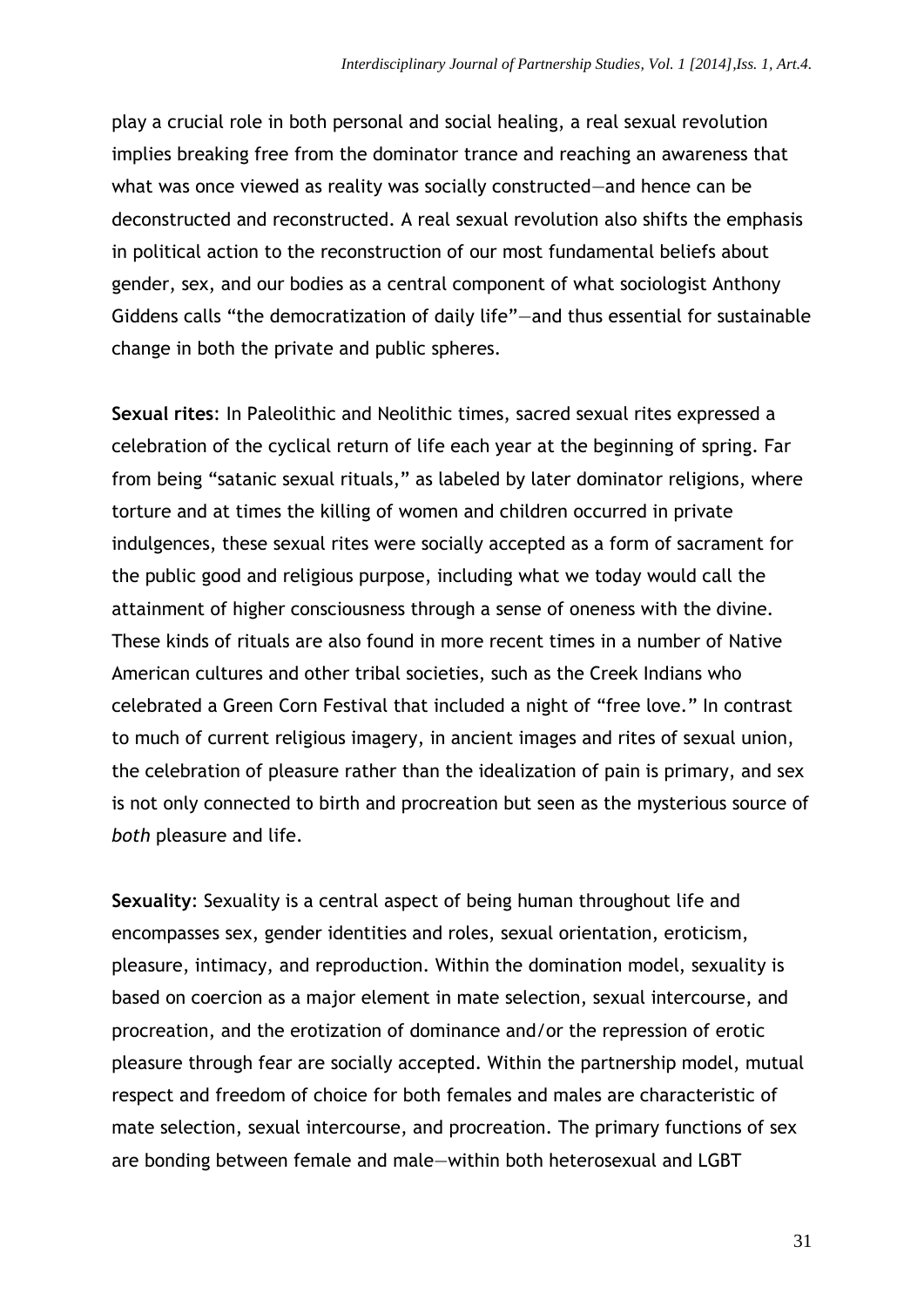relationships—through the mutually fulfilling giving and receiving of pleasure and love, and procreation. Here sex can be reaffirmation of the sacred bond among human beings and all forms of life. Eisler proposes that partnership sexuality is congruent with the evolutionary movement toward sex as a means of reinforcing social relations based on the give and take of shared sensual pleasure rather than coercion and fear. Accordingly, human sexuality is not seen as a hindrance ("baser instinct" or "lower drive") but as a significant capacity ("higher drive") in the human quest for higher consciousness and more culturally and socially evolved and equitable forms of organizations.

**Social structure**: Either rigid pyramidal top-down hierarchies when based on the domination model, or more horizontal equalitarian social structures of linking and "hierarchies of actualization" when based on the partnership model. These two systems transcend conventional categories such as right or left, religious or secular, ancient or modern, capitalist or socialist, and Eastern or Western.

**Socialization**: Life-long processes of transmitting and establishing norms, customs, and ideologies through interactive psychological and physical dynamics that have, through much of recorded history, led human beings and social institutions to view dominator "reality" as desirable. Dominator gender socialization thus replicates dominator ideas, symbols, and images in the minds of individuals, and constructs social systems in which both war and "the war of the sexes" are inevitable.

**Spiritual courage**: Courage to challenge unjust authority from a position of love rather than hate, putting love into action, even when it means going against established dominator norms.

**Spirituality**: In the domination model, man and spirituality are ranked above woman and nature, justifying their domination and exploitation. The powers that govern the universe are imagined as punitive entities that must be placated. In the partnership model, the spiritual dimension of the life-giving and sustaining powers of woman and nature are recognized and highly valued, and these powers are also recognized and valued in men. Spirituality is linked with empathy and equity, and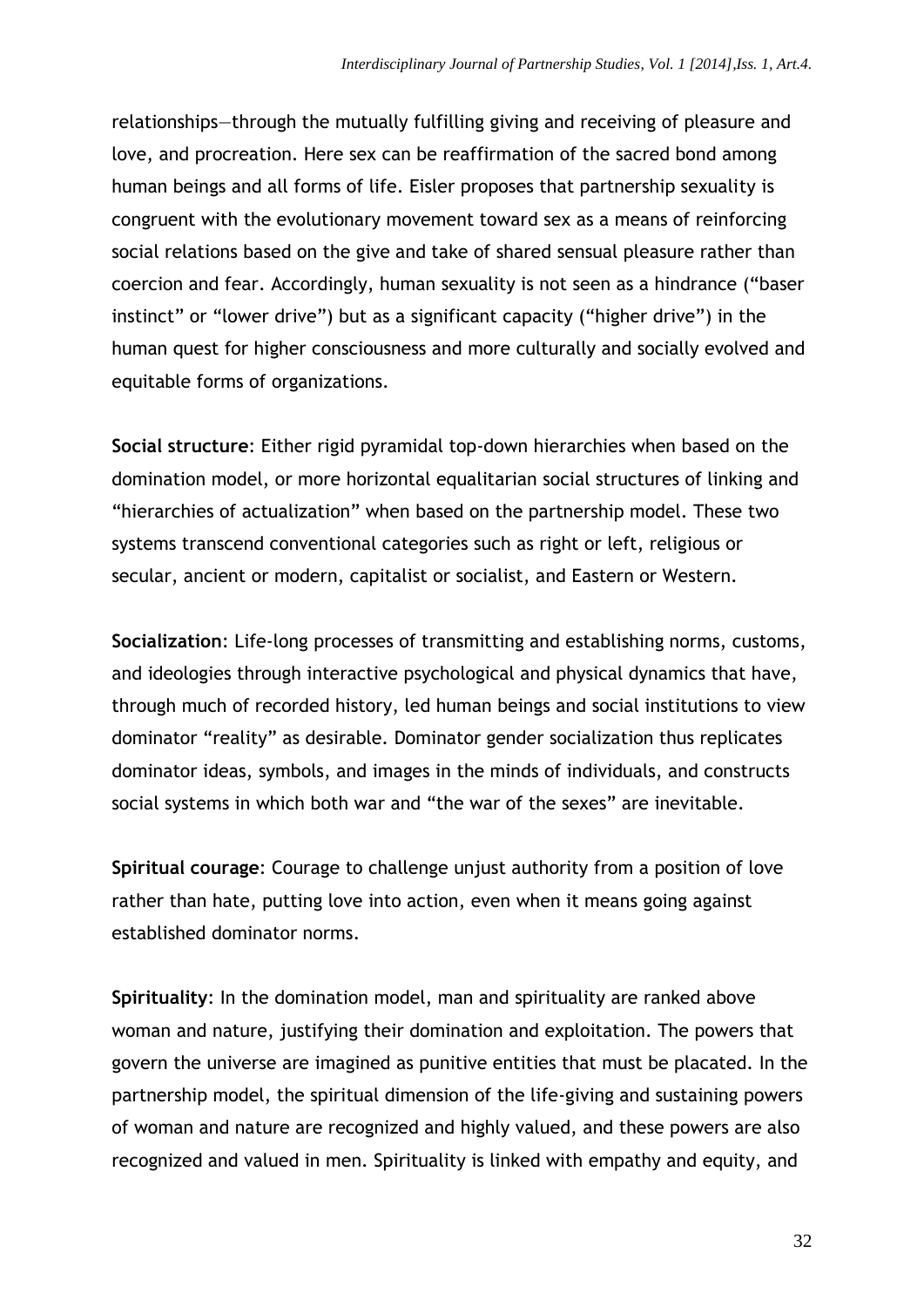there are myths and stories that portray the divine as symbolic of unconditional love.

**Stereotypical gender roles**: Domination hierarchies rely on rigid ranking of the male half of humanity over the female half, as well as rigid gender stereotypes. Masculinity is equated with "toughness" and conquest, which is ranked above anything viewed as feminine, such as "softness," caregiving, and other traits and activities stereotypically associated with women. Stereotypical masculine and feminine traits are *cultural roles* that women and men have been pressured to play.

**Structural violence**: According to sociologist Johan Galtung, this includes not only the institutionalized use of physical violence, but also oppressive, exploitive, and discriminatory structures that deny people the food, shelter, health care, and education they need to maintain their bodies and develop their minds, or threaten to withhold resources if they attempt to change existing values and institutions.

**Touch**: The expression of the human need for connection, the physical caring of touch from which, as Ashley Montagu points out, human beings derive the most intense and physical and emotional feelings, experienced from loving and being loved. In a society animated by a partnership rather than a dominator ethos, sexual relations would no longer be associated with impersonal, mechanical, and/or coercive touch.

**Traditional child-rearing**: A term which often means "traditions of child abuse," as psychologist Joe Berghold points out, or "poisonous pedagogy" as psychoanalyst Alice Miller defines it, referring to all forms of child abuse and violence perpetrated in the name of sound pedagogy as a "corrective" for what adults considered faulty performance, common in both homes and schools.

**Transformation of intimacy**: According to sociologist Anthony Giddens, the unprecedented phenomenon of thousands of women and men who, stimulated by the sweeping social movements of our time, are consciously and deliberately trying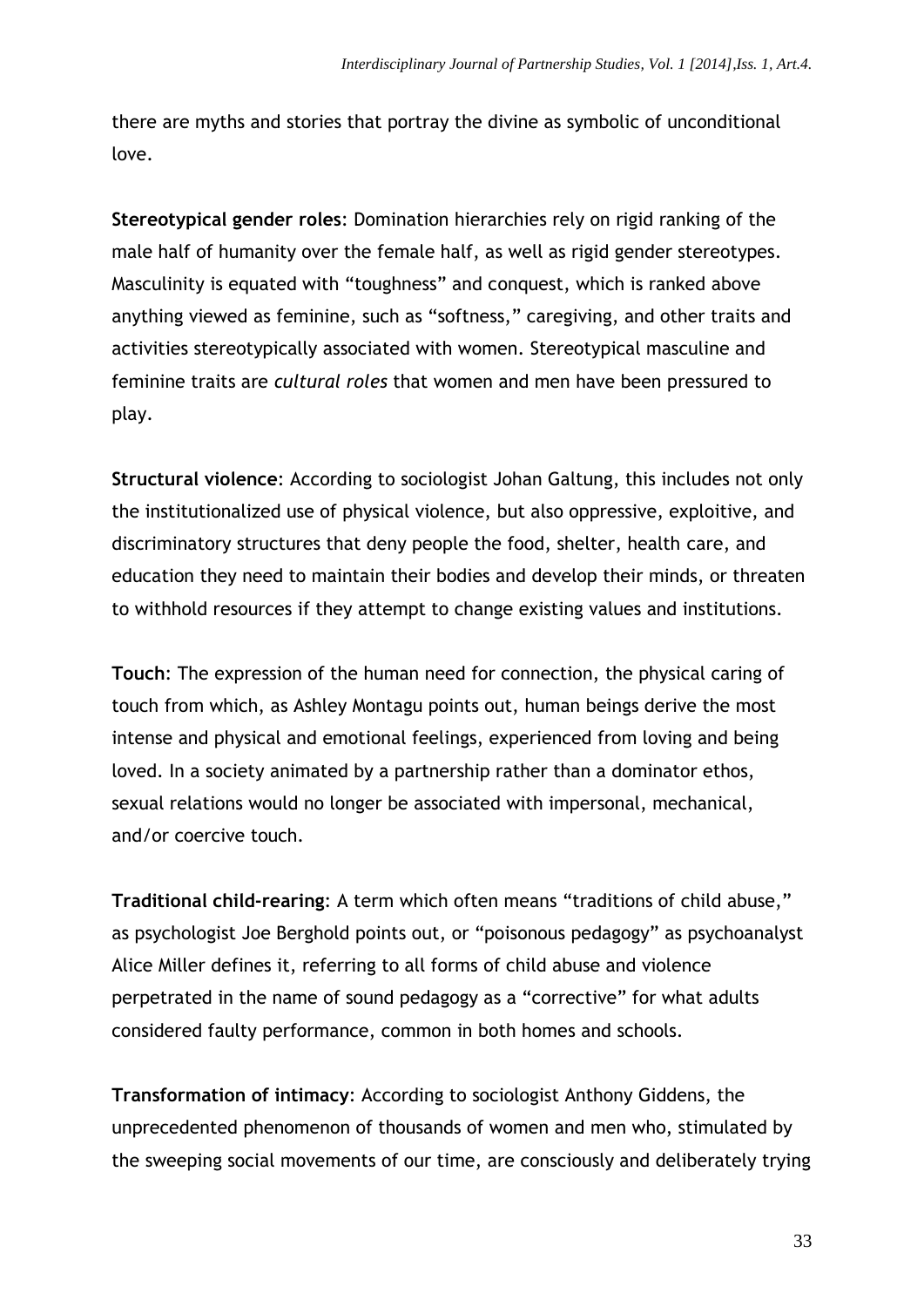to unlearn and relearn how to love. Eisler notes that this is integral to the shift from domination to partnership relations.

**Violence**: A structural component of the domination system of society, which is institutionalized and reinforced by both intimate and international use of physical force or punishment, threatened or actual, against a person or against a group or community. This violence ranges from child and wife beating; rape; and "honor" murders to pogroms; lynchings; female genital mutilation; selective female infanticide; bride burnings; and public executions of heretics, homosexuals, and other "deviants" such as women accused of adultery; as well as genocide and chronic warfare.

**Wealth**: According to Eisler, wealth is not merely financial, but includes the contributions of people and our natural environment, thus giving visibility and value to the socially and economically essential work of caring for human beings and the planet.

**Women's work**: Stereotypically feminine activities such as taking care of children, caring for people's health, caring for the elderly, and maintaining a clean and healthy home environment—categorized as less valuable than "men's work", according to the economics of domination. In the partnership model, these activities are highly valued and honored by both sexes, and caring work is recognized as the most economically productive work.